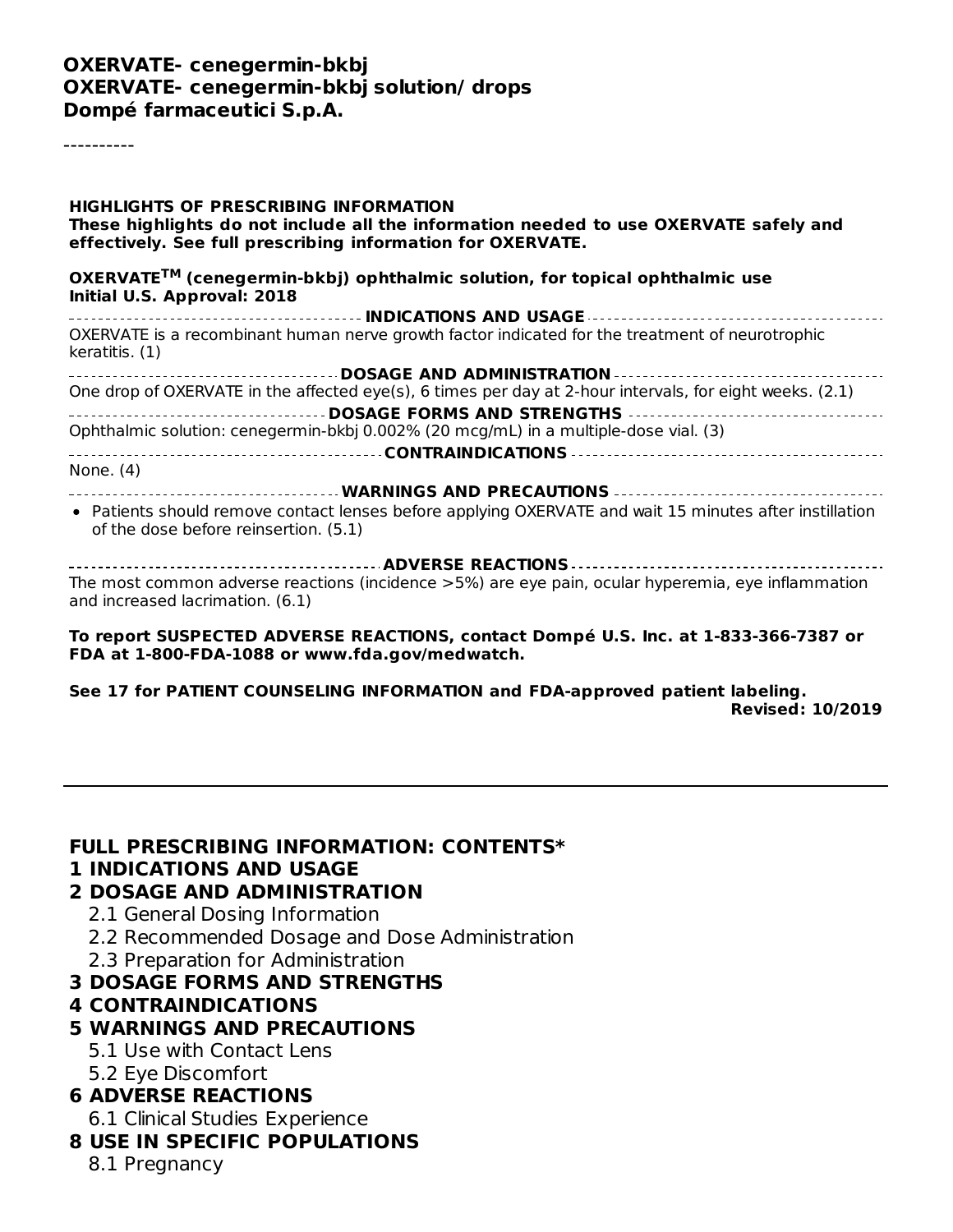- 8.2 Lactation
- 8.4 Pediatric Use
- 8.5 Geriatric Use

# **11 DESCRIPTION**

## **12 CLINICAL PHARMACOLOGY**

- 12.1 Mechanism of Action
- 12.2 Pharmacodynamics
- 12.3 Pharmacokinetics

# **13 NONCLINICAL TOXICOLOGY**

13.1 Carcinogenesis, Mutagenesis, Impairment of Fertility

#### **14 CLINICAL STUDIES**

## **16 HOW SUPPLIED/STORAGE AND HANDLING**

#### **17 PATIENT COUNSELING INFORMATION**

\* Sections or subsections omitted from the full prescribing information are not listed.

## **FULL PRESCRIBING INFORMATION**

## **1 INDICATIONS AND USAGE**

OXERVATETM (cenegermin-bkbj) ophthalmic solution 0.002% is indicated for the treatment of neurotrophic keratitis.

# **2 DOSAGE AND ADMINISTRATION**

# **2.1 General Dosing Information**

Contact lenses should be removed before applying OXERVATE and may be reinserted 15 minutes after administration.

If a dose is missed, treatment should be continued as normal, at the next scheduled administration.

If more than one topical ophthalmic product is being used, administer the eye drops at least 15 minutes apart to avoid diluting products. Administer OXERVATE 15 minutes prior to using any eye ointment, gel or other viscous eye drops.

## **2.2 Recommended Dosage and Dose Administration**

Instill one drop of OXERVATE in the affected eye(s), 6 times a day at 2-hour intervals for eight weeks.

## **2.3 Preparation for Administration**

Remove the weekly cartons of OXERVATE from the insulated container and store it for up to 14 days in a refrigerator (no later than 5 hours from when you receive the medicine from your pharmacy). OXERVATE is stored in a freezer at the pharmacy. If treatment is started immediately after receiving the weekly carton, wait until the first vial is thawed (this could take up to 30 minutes when kept at room temperature up to 77°F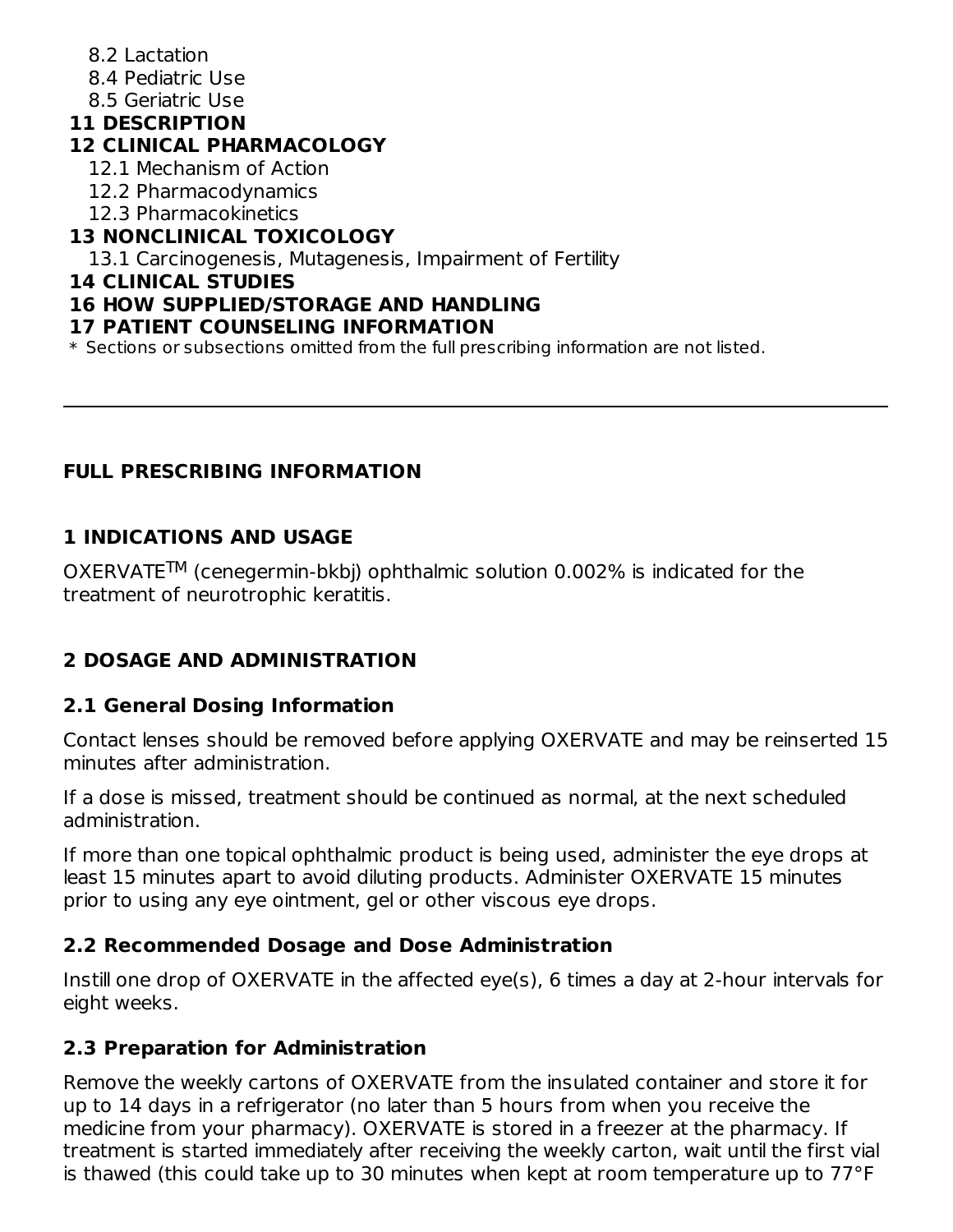(25°C)). Do not shake the vial.

Follow Steps 1 to 19 each day you use OXERVATE:

Take an individual vial of OXERVATE from the refrigerator in the morning and prepare it in the following way:

**Step 1.** Wash your hands.

**Step 2.** If you wear contact lenses, take them out before using OXERVATE.

**Step 3.** Remove the plastic flip-off cap from the vial.

**Step 4.** Peel-off the back of the vial adapter blister pack.

**Step 5.** Without removing the vial adapter from its blister pack, connect it to the vial by firmly pushing it down until it snaps into place over the neck of the vial. The spike of the vial adapter should pierce through the vial's rubber stopper. After the vial adapter has been connected correctly, do not remove it from the vial.

**Note: After the vial adapter is connected** to the vial, OXERVATE can be stored in the refrigerator between 36°F to 46°F (2°C to 8°C) for **up to 12 hours.**

If needed, the OXERVATE with the connected vial adapter may be stored at room temperature up to 77°F (25°C).

**Step 6.** Remove and throw away the packaging of the vial adapter.

The multi-dose vial of OXERVATE is now ready for use (1 drop in the affected eye every 2 hours six times a day).

To withdraw and give each dose of OXERVATE, follow the Steps 7 to 19:

**Step 7.** Take a single sterile disinfectant wipe and gently clean the surface of the valve on the connector part of the vial adapter.

After cleaning, wait for about 1 minute to allow the valve to dry.

**Step 8.** Remove a pipette from its protective packaging.

**Step 9.** Screw the pipette (clockwise) into the connector part of the vial adapter.

**Step 10.** Make sure that the pipette plunger is pushed all the way down.

**Step 11.** Turn the vial upside-down with the pipette still connected. Gently pull the plunger until it stops, to draw the eye drop solution into the pipette. Make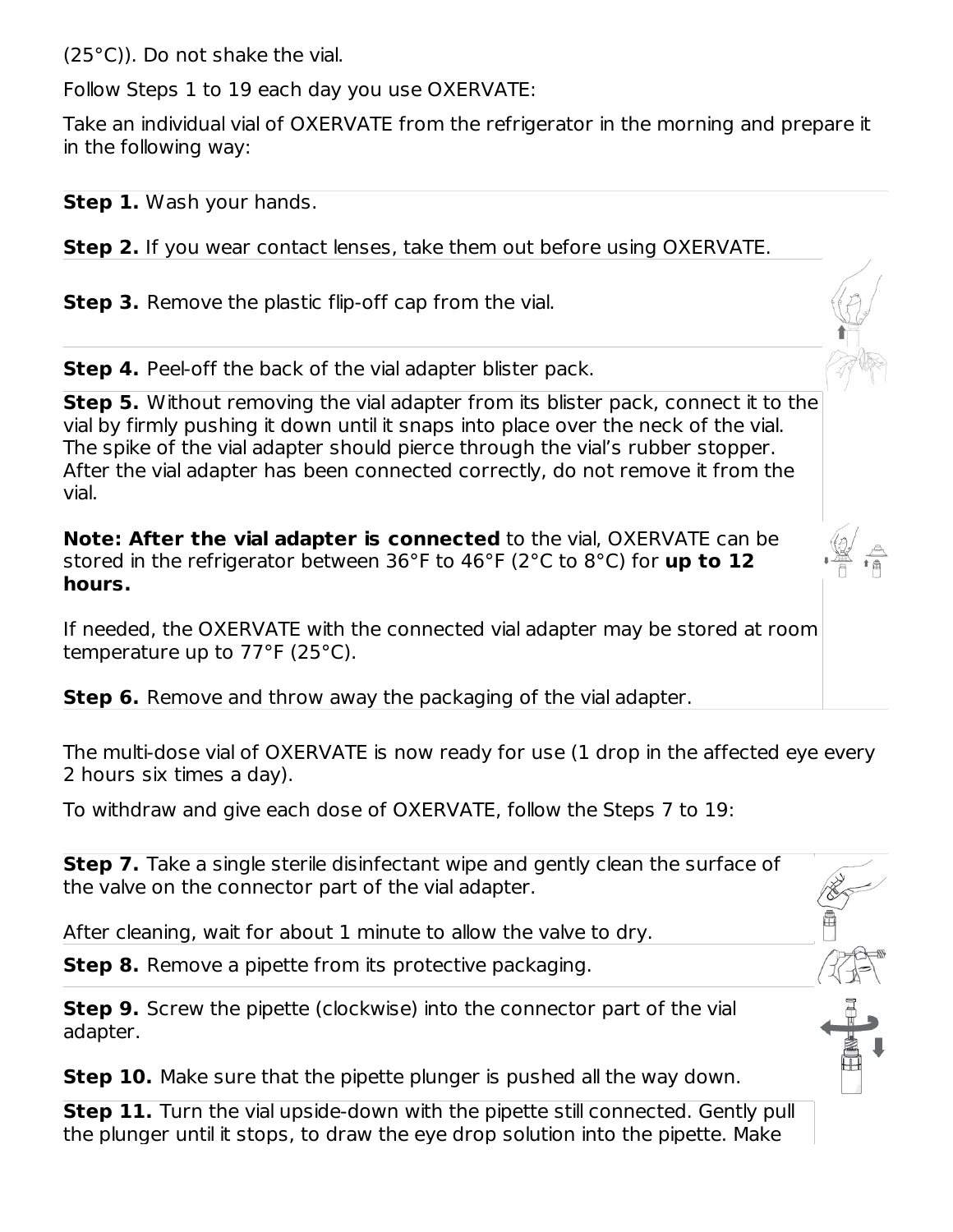the plunger until it stops, to draw the eye drop solution into the pipette. Make sure the plunger has reached the stop point.

**Step 12.** Check the pipette to make sure it contains the eye drop solution. Air bubbles may cause blockage and prevent the pipette from filling properly (especially the first time you withdraw the eye drop solution). If the pipette is empty, keep the vial with the connected pipette upside-down, push the plunger all the way in and pull it out again.

**Step 13.** After the pipette has been correctly filled, unscrew the pipette from the connector part of the vial adapter (counter-clockwise). Pull the pipette straight up to remove it.

#### **Step 14.**

- Sit or lie down to steady yourself when you instill OXERVATE.
- Holding the pipette, pointing down, between your middle finger and thumb, tilt your head back and position the pipette above your affected eye.
- With your other hand, pull down your lower eyelid, increasing the space between the inner eyelid and the eyeball (the conjunctival fornix).
- Gently push the plunger down until at least a drop is released into the conjunctival fornix.
- Make sure you do not touch your eye with the tip of the pipette.
- With your head still tilted back, blink a few times so that the medicine covers the surface of your eye.

**Step 15.** Throw away the used pipette right away after use, even if there is still some eye drop solution left in it.

If you miss your eye and there is no longer eye drop solution in the pipette, try again, using a new pipette and wipe (See Steps 7 to 14).

**Step 16.** After each use throughout the day, place the vial back in the refrigerator or keep it below 77°F (25°C) for the rest of the day, with the vial adapter still connected.

**Step 17.** Repeat from Step 7 to Step 16 every 2 hours 6 times a day, using a new sterile disinfectant wipe and a new pipette each time.

If you use drops in both eyes, repeat the above instructions for your other eye using a new pipette. You will need to use 2 vials each day.

Store the vial below 77°F (25°C) throughout the day. You can also store the vial in the refrigerator but do not freeze the vial.

| <b>Step 18.</b> Throw away the used vial at the end of each day even if there is still |                |
|----------------------------------------------------------------------------------------|----------------|
| some eye drop solution left in it. Throw away the vial no later than 12 hours          | $\mathbb{R}$ ( |
| from the time you connected the vial adapter to it.                                    |                |

**Step 19.** Track each time you instill an eye drop of OXERVATE on the weekly Dose Recording Card provided with the delivery system.

This will allow you to track your 6 doses each treatment day, the date of the first use of the weekly supply and the time of the vial opening (which is when you connect the vial adapter to the vial) during the week.









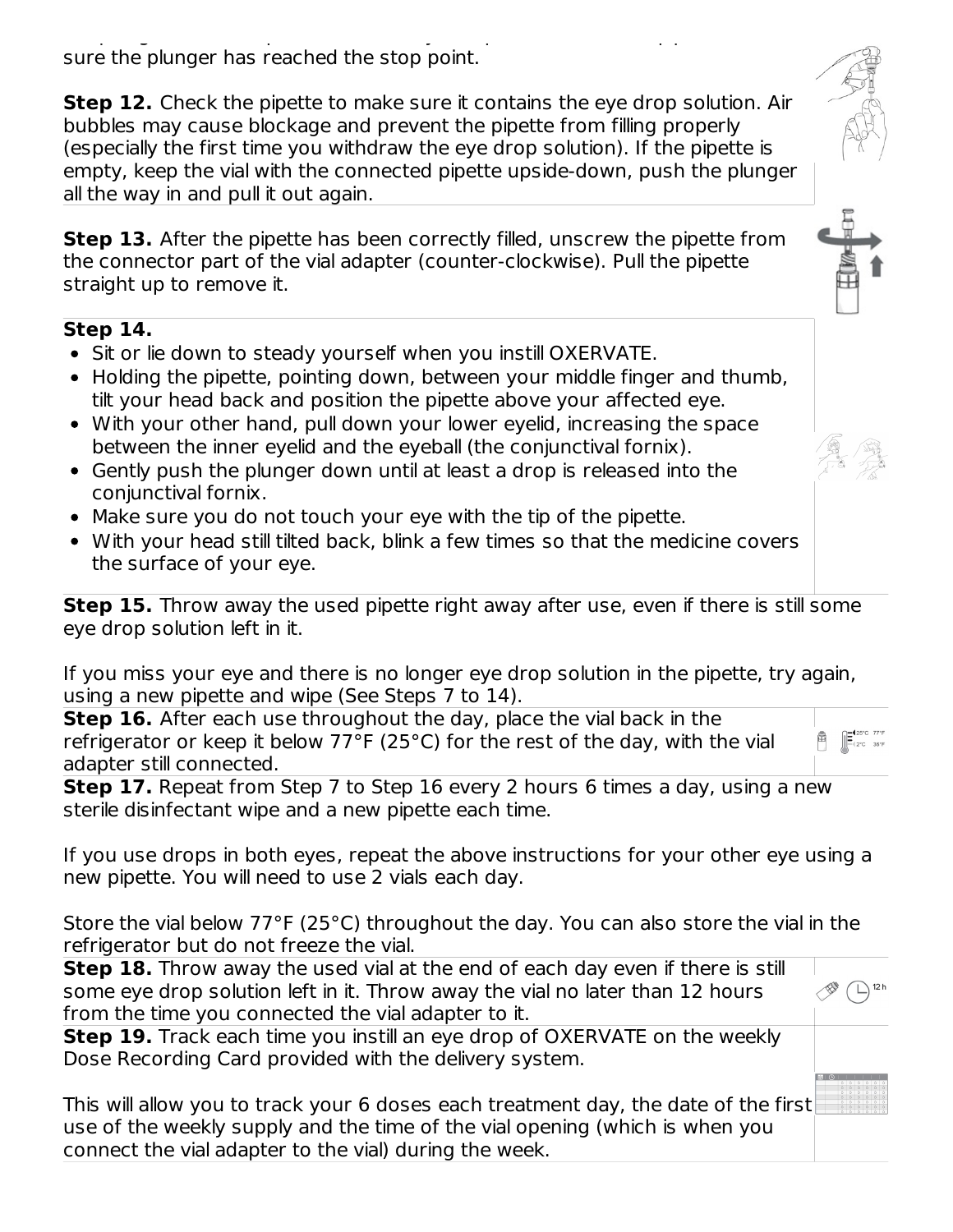To make sure accurate dosing every 2 hours, you may want to set an alarm as a reminder for dosing.

## **3 DOSAGE FORMS AND STRENGTHS**

Ophthalmic solution: cenegermin-bkbj 0.002% (20 mcg/mL) as a clear, colorless solution in a multiple dose vial.

## **4 CONTRAINDICATIONS**

None.

# **5 WARNINGS AND PRECAUTIONS**

## **5.1 Use with Contact Lens**

Contact lenses should be removed before applying OXERVATE because the presence of a contact lens (either therapeutic or corrective) could theoretically limit the distribution of cenegermin-bkbj onto the area of the corneal lesion. Lenses may be reinserted 15 minutes after administration.

## **5.2 Eye Discomfort**

OXERVATE may cause mild to moderate eye discomfort such as eye pain during treatment. The patient should be advised to contact their doctor if a more serious eye reaction occurs.

# **6 ADVERSE REACTIONS**

## **6.1 Clinical Studies Experience**

Because clinical studies are conducted under widely varying conditions, adverse reaction rates observed in the clinical studies of a drug cannot be directly compared to rates in the clinical studies of another drug and may not reflect the rates observed in practice.

In two clinical trials of patients with neurotrophic keratitis, a total of 101 patients received cenegermin-bkbj eye drops at 20 mcg/mL at a frequency of 6 times daily in the affected eye(s) for a duration of 8 weeks. The mean age of the population was 61 to 65 years of age (18 to 95). The majority of the treated patients were female (61%). The most common adverse reaction was eye pain following instillation which was reported in approximately 16% of patients. Other adverse reactions occurring in 1-10% of OXERVATE patients and more frequently than in the vehicle-treated patients included corneal deposits, foreign body sensation, ocular hyperemia, ocular inflammation and tearing.

# **8 USE IN SPECIFIC POPULATIONS**

## **8.1 Pregnancy**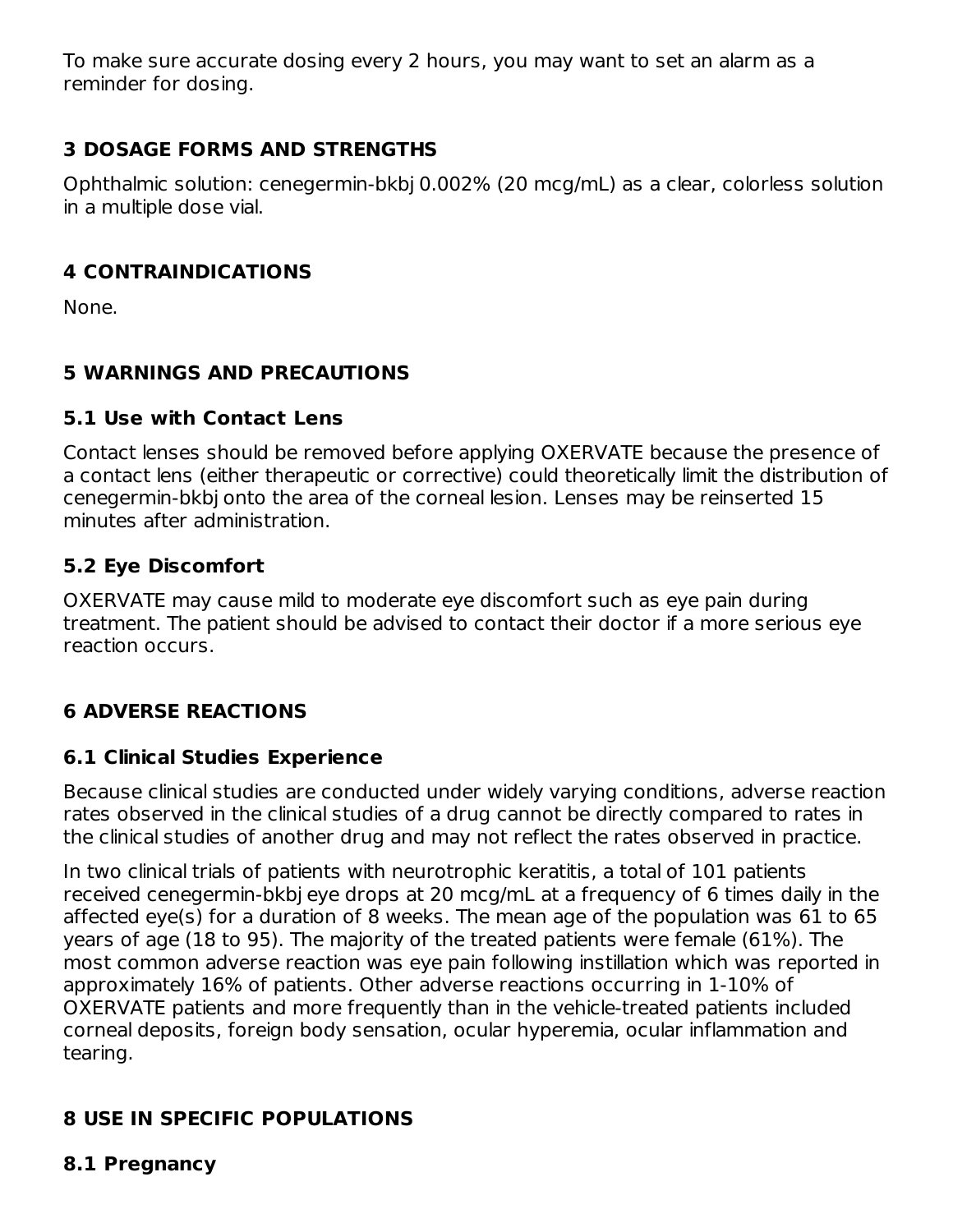### Risk Summary

There are no data from the use of OXERVATE in pregnant women to inform any drug associated risks.

Administration of cenegermin-bkbj to pregnant rats or rabbits during the period of organogenesis did not produce adverse fetal effects at clinically relevant doses. In a preand postnatal development study, administration of cenegermin-bkbj to pregnant rats throughout gestation and lactation did not produce adverse effects in offspring at clinically relevant doses.

## Data

#### Animal Data

In embryofetal development studies, daily subcutaneous administration of cenegerminbkbj to pregnant rats and rabbits throughout the period of organogenesis produced a slight increase in post-implantation loss at doses greater than or equal to 42 mcg/kg/day (267 times the MRHOD). A no observed adverse effect level (NOAEL) was not established for post-implantation loss in either species. In rats, hydrocephaly and ureter anomalies were observed each in one fetuses at 267 mcg/kg/day (1709 times the MRHOD). In rabbits, cardiovascular malformations, including ventricular and atrial septal defects, enlarged heart and aortic arch dilation were observed each in one fetuses at 83 mcg/kg/day (534 times the MRHOD). No fetal malformations were observed in rats and rabbits at doses of 133 mcg/kg/day and 42 mcg/kg/day, respectively.

In a pre- and postnatal development study, daily subcutaneous administration of cenegermin-bkbj to pregnant rats during the period of organogenesis and lactation did not affect parturition and was not associated with adverse toxicity in offspring at doses up to 267 mcg/kg/day.

In parental rats and rabbits, an immunogenic response to cenegermin-bkbj was observed. Given that cenegermin-bkbj is a heterologous protein in animals, this response may not be relevant to humans.

# **8.2 Lactation**

#### Risk Summary

There are no data on the presence of OXERVATE in human milk, the effects on breastfed infant, or the effects on milk production. The developmental and health benefits of breastfeeding should be considered, along with the mother's clinical need for OXERVATE, and any potential adverse effects on the breastfed infant from OXERVATE.

# **8.4 Pediatric Use**

The safety and effectiveness of OXERVATE have been established in the pediatric population. Use of OXERVATE in this population is supported by evidence from adequate and well-controlled trials of OXERVATE in adults with additional safety data in pediatric patients from 2 years of age and older [see Clinical Studies (14)].

## **8.5 Geriatric Use**

Of the total number of subjects in clinical studies of OXERVATE, 43.5 % were 65 years old and over. No overall differences in safety or effectiveness were observed between elderly and younger adult patients.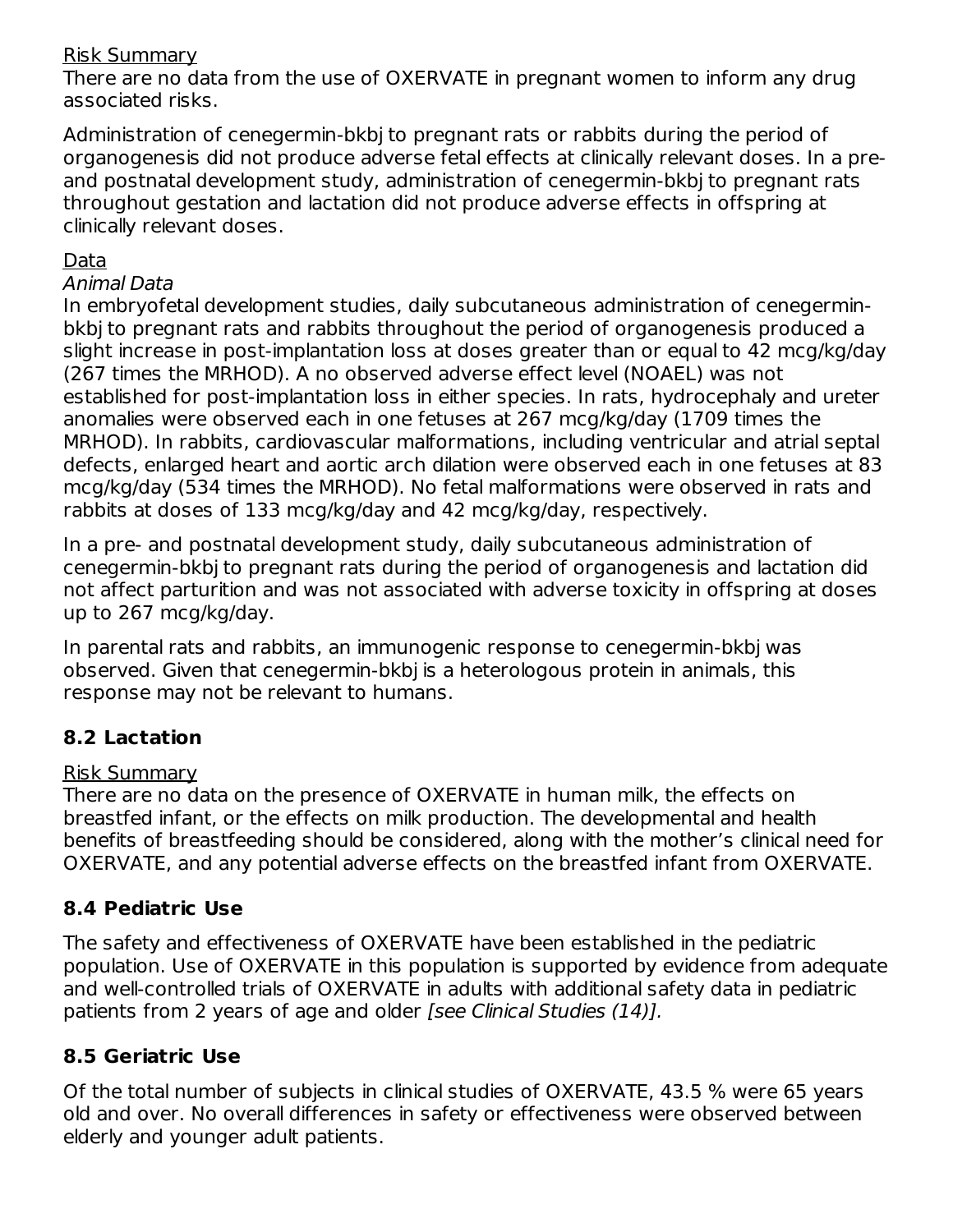# **11 DESCRIPTION**

OXERVATE ophthalmic solution contains cenegermin-bkbj, a recombinant form of human nerve growth factor produced in Escherichia coli.

Cenegermin-bkbj contains 118 amino acids. Cenegermin-bkbj has a relative molecular mass of 13,266 Daltons and the following molecular formula:  $\mathsf{C}_{583}\mathsf{H}_{908}\mathsf{N}_{166}\mathsf{O}_{173}\mathsf{S}_{8}.$ OXERVATE (cenegermin-bkbj) is a clear, colorless sterile solution with a pH of 7.0-7.4 and osmolarity 280-320 mOsm/kg for topical ophthalmic use.

Each mL contains **Active**: 20 mcg of cenegermin (0.002% w/v); **Inactives**: disodium hydrogen phosphate anhydrous (2.87 mg), hydroxypropylmethyl cellulose (1.0 mg), Lmethionine (0.01 mg), mannitol (12.22 mg), polyethylene glycol 6000 (10.0 mg), sodium dihydrogen phosphate dihydrate (1.22 mg), trehalose dihydrate (47.03 mg), Water for Injection, USP, and hydrochloric acid and/or sodium hydroxide to adjust pH.

## **12 CLINICAL PHARMACOLOGY**

#### **12.1 Mechanism of Action**

Nerve growth factor is an endogenous protein involved in the differentiation and maintenance of neurons, which acts through specific high-affinity (i.e., TrkA) and lowaffinity (i.e. p75NTR) nerve growth factor receptors in the anterior segment of the eye to support corneal innervation and integrity.

#### **12.2 Pharmacodynamics**

No pharmacodynamic studies have been conducted in humans.

## **12.3 Pharmacokinetics**

Systemic exposure to cenegermin-bkbj was evaluated by measuring serum nerve growth factor (NGF) concentrations in 20 healthy subjects who received single and multiple (up to six times a day) administration of one drop (35 μL) OXERVATE (0.70 μg of cenegermin-bkbj/ administration). The study also included a placebo arm in 10 healthy subjects who received vehicle only.

At baseline/pre-dose, 17 out of the 20 subjects in the OXERVATE treatment arm had serum NGF concentrations below the limit of assay quantification (LLOQ <15 pg/ml) and the remaining three subjects had serum NGF concentrations ranging from120 pg/ml to 503 pg/ml.

At baseline/pre-dose, 8 of the 10 subjects in the placebo arm had serum NGF concentrations below the limit of assay quantification (LLOQ <15 pg/ml) and the remaining two subjects had serum NGF concentrations ranging from 15 pg/ml to 116 pg/ml.

Overall, there was no apparent relationship between OXERVATE treatment and serum NGF concentrations.

# **13 NONCLINICAL TOXICOLOGY**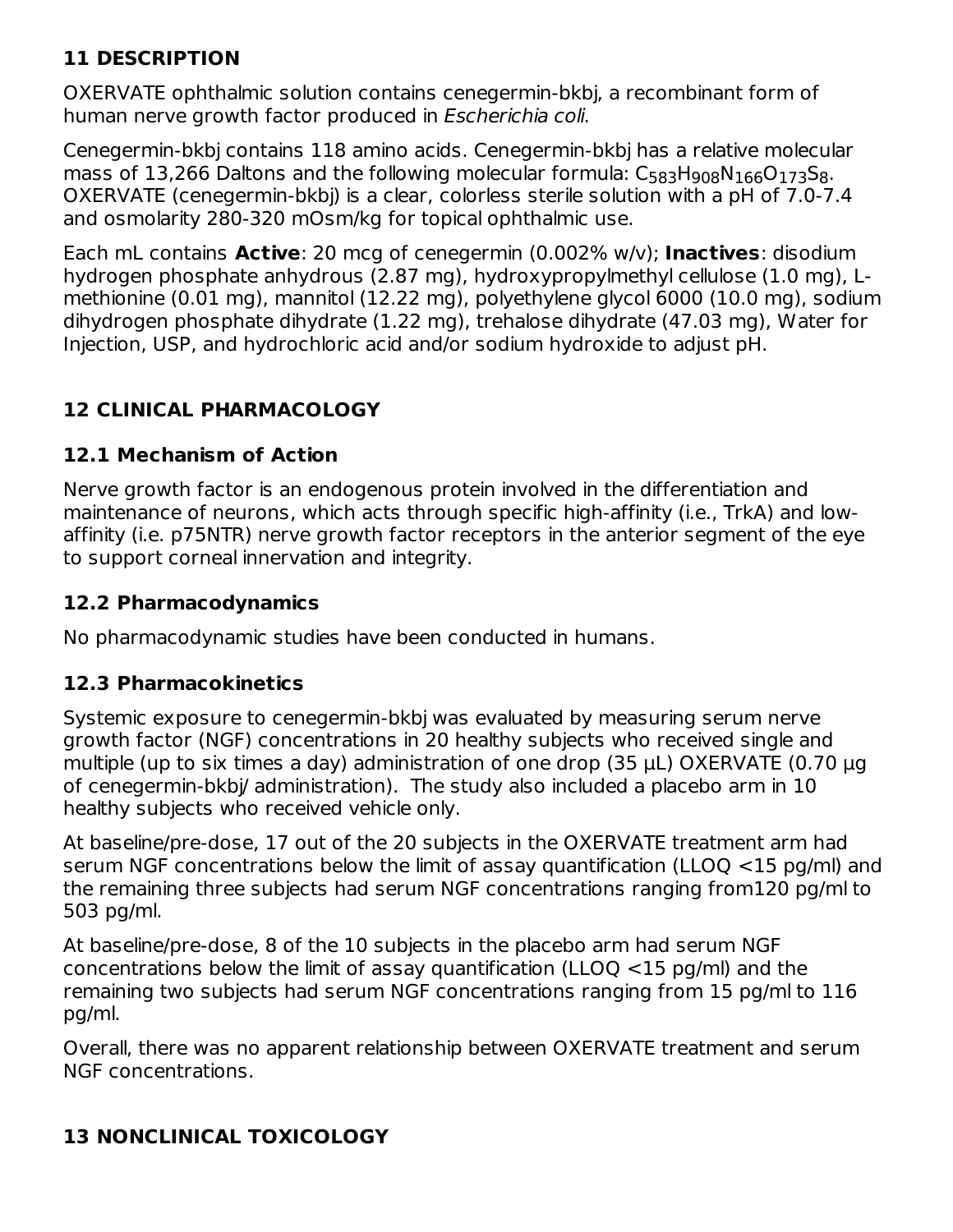# **13.1 Carcinogenesis, Mutagenesis, Impairment of Fertility**

#### Carcinogenesis and Mutagenesis

Animal studies have not been conducted to determine the carcinogenic and mutagenic potential of cenegermin-bkbj.

#### Impairment of fertility

Daily subcutaneous administration of cenegermin-bkbj to male and female rats for at least 14 days prior mating, and at least 18 days post-coitum had no effect on fertility parameters in male or female rats at doses up to 267 mcg/kg/day (1709 times the MRHOD).

In general toxicology studies, subcutaneous and ocular administration of cenegerminbkbj in females was associated with ovarian findings including persistent estrus, ovarian follicular cysts, atrophy/reduction of corpora lutea, and changes in ovarian weight at doses greater than or equal to 19 mcg/kg/day (119 times the MRHOD).

## **14 CLINICAL STUDIES**

The efficacy and safety of OXERVATE for the treatment of neurotropic keratitis was studied in a total of 151 patients, evaluated in two 8-week, randomized, multi-center, double-masked, vehicle-controlled studies. Patients were randomized to OXERVATE, cenegermin-bkbj 10 mcg/mL, or vehicle in Study NGF0212, and OXERVATE or vehicle in Study NGF0214 dosed 6 times daily in the affected eye(s) for 8 weeks. In study NGF0212, only patients with unilateral disease were enrolled, while in study NGF0214 patients with bilateral disease were treated bilaterally. The mean age was 61 to 65 years (18-95). The majority of patients were female (approximately 61%).

Table 1 below summarizes the results for complete corneal healing defined as absence of staining of the corneal lesion and no persistent staining in the rest of the cornea after 8 weeks of treatment.

| Study          | <b>OXERVATE</b> | Vehicle | Treatment<br>Difference $*$<br>$(95% \text{ Cl})$ |
|----------------|-----------------|---------|---------------------------------------------------|
| <b>NGF0214</b> | 15/23           | 4/24    | 48.6%                                             |
|                | (65.2%)         | (16.7%) | $(24\%, 73.1\%)$                                  |
| <b>NGF0212</b> | 36/50           | 17/51   | 38.7%                                             |
|                | $(72.0\%)$      | (33.3%) | $(20.7\% , 56.6\%)$                               |

Patients without any post-baseline measurements were excluded from the analysis.

 $*$  p-value  $< 0.01$  for both studies.

In patients who were healed after 8 weeks of treatment with OXERVATE, recurrences occurred in approximately 20% of patients in Study NGF0212 and 14% of patients in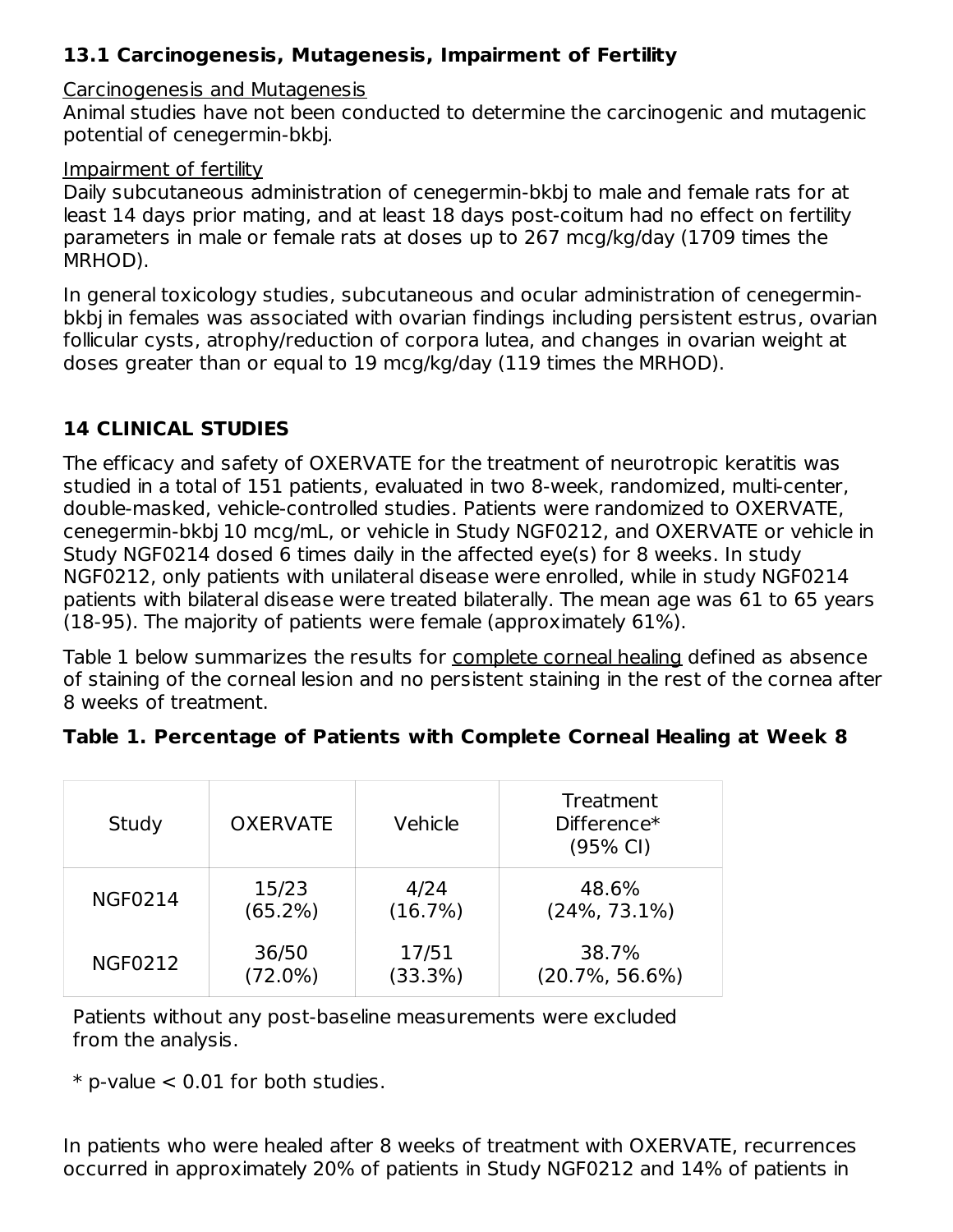Study NGF0214.

The results of the mean change from baseline in corneal sensitivity inside the lesion after 8 weeks of treatment are summarized descriptively in Table 2. The mean changes in corneal sensitivity were not clinically significant in either study.

#### **Table 2: Mean Corneal Sensitivity inside the Lesion: Baseline and Change from Baseline at Week 8**

| Study          | $V$ isit $*$                      | <b>OXERVATE</b> | Vehicle   | Treatment<br>Difference**<br>(95% CI) |
|----------------|-----------------------------------|-----------------|-----------|---------------------------------------|
|                | <b>Baseline</b>                   | 0.8(1.19)       | 0.6(0.70) |                                       |
| <b>NGF0214</b> | Change from baseline<br>at Week 8 | 1.6(0.26)       | 0.7(0.25) | 0.9(0.2, 1.7)                         |
|                | <b>Baseline</b>                   | 1.1(1.34)       | 1.0(1.19) |                                       |
| <b>NGF0212</b> | Change from baseline<br>at Week 8 | 1.1(0.23)       | 0.8(0.23) | $0.3(-0.4, 0.9)$                      |

Change from baseline in corneal sensitivity inside the lesion was analyzed using an analysis of covariance model adjusting for baseline values. Patients without any postbaseline measurements were excluded from the analysis.

\*Mean (standard deviation) are presented at baseline; least squared means (standard error) are presented at Week 8

\*\* NGF0214: OXERVATE, n = 21; Vehicle, n = 23

NGF0212: OXERVATE,  $n = 48$ ; Vehicle,  $n = 47$ 

## **16 HOW SUPPLIED/STORAGE AND HANDLING**

OXERVATE (cenegermin-bkbj) ophthalmic solution, 0.002% (20 mcg/mL), is a sterile, preservative free clear, colorless solution in a multiple-dose vial, closed with a rubber stopper (not made with natural rubber latex), and an aluminum overseal with a polypropylene flip-off cap.

OXERVATE is supplied in weekly cartons containing 7 multiple-dose vials (NDC 71981- 020-07) in an insulated pack with the Delivery System Kit (NDC 71981-001-01). The Delivery System Kit contains 8 vial adapters, 45 pipettes, 45 sterile disinfectant wipes, and 1 Dose Recording Card.

#### Pharmacy Storage

Store the weekly cartons in the freezer at or below -4°F (-20°C). Supply the weekly cartons in an insulated pack in combination with the Delivery System Kit.

#### Patient Storage

Within 5 hours of delivery, store the weekly carton(s) containing OXERVATE vials in the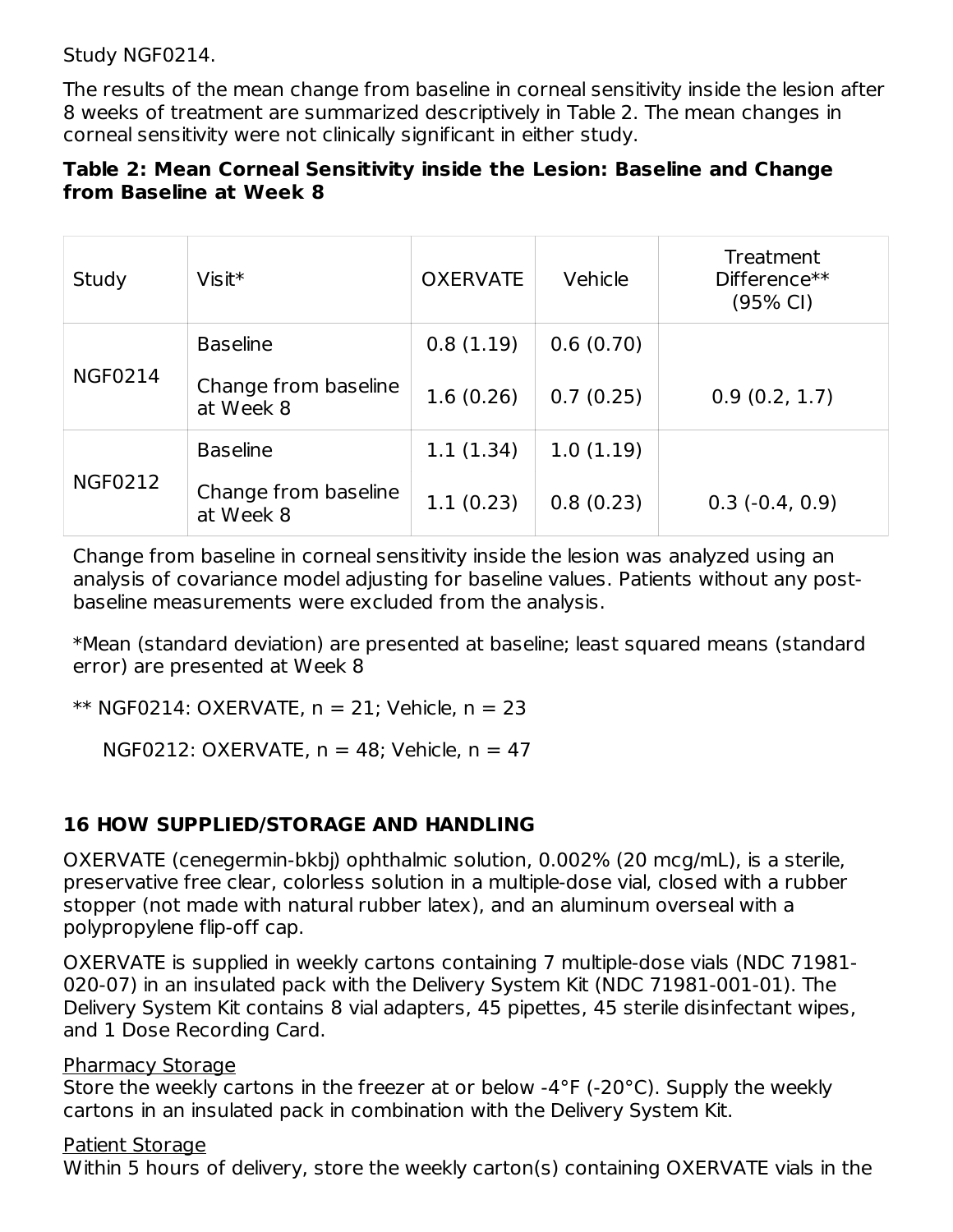refrigerator between 36°F to 46°F (2°C to 8°C) for up to 14 days. A vial opened for daily use may be stored in the original weekly carton in the refrigerator between 36°F to 46°F (2 $^{\circ}$ C to 8 $^{\circ}$ C) or at room temperature up to 77 $^{\circ}$ F (25 $^{\circ}$ C), for up to 12 hours *[see Dosage* and Administration (2.1)]. Do not refreeze the vials. Do not shake the vials. Discard the opened vial after 12 hours even if there is still some solution left inside.

# **17 PATIENT COUNSELING INFORMATION**

Advise the patient to read the FDA-approved patient labeling (Patient Information and Instructions for Use).

#### Handling the Vials and the Delivery System

Advise patients that OXERVATE should be administered using the vial adapters, pipettes, and sterile disinfectant wipes provided in the Delivery System Kit and according to the instructions [see Dosage and Administration (2)]. One individual pipette should be used per application.

#### Use with Contact Lenses

Advise patients that contact lenses should be removed before applying OXERVATE and to wait 15 minutes after instillation of the dose before reinserting the contact lenses into the eyes [see Dosage and Administration (2.2) and Warnings and Precautions (5.1)].

#### Use with other topical products

Advise the patient to administer the eye drops at least 15 minutes apart, if more than one topical ophthalmic product is being used to avoid diluting products. Administer OXERVATE 15 minutes prior to using any eye ointment, gel or other viscous eye drops.

#### Delayed or Missed Dose

If a dose is missed, treatment should be continued as normal, at the next scheduled administration.

## Storage Information

Instruct the patient to remove the weekly carton(s) containing 7 OXERVATE vials from the insulated pack within 5 hours of receiving it from the pharmacy and store the weekly carton(s) in the refrigerator [36°F to 46°F (2°C to 8°C)].

Instruct the patient to only remove the number of OXERVATE vials from the weekly carton required for use over the course of a single day. Do not shake the vial.

Once opened, the vial can be kept in the original weekly carton in the refrigerator between 36°F to 46°F (2°C to 8°C) for up to 12 hours or at room temperature up to 77°F (25°C), but must be used within 12 hours. After 12 hours, advise patients to discard the vial with any unused amount.

#### Manufactured by

Dompé farmaceutici S.p.A. Via Campo di Pile 67100 L'Aquila, Italy U.S. License No. 2074

™ Dompé 2017.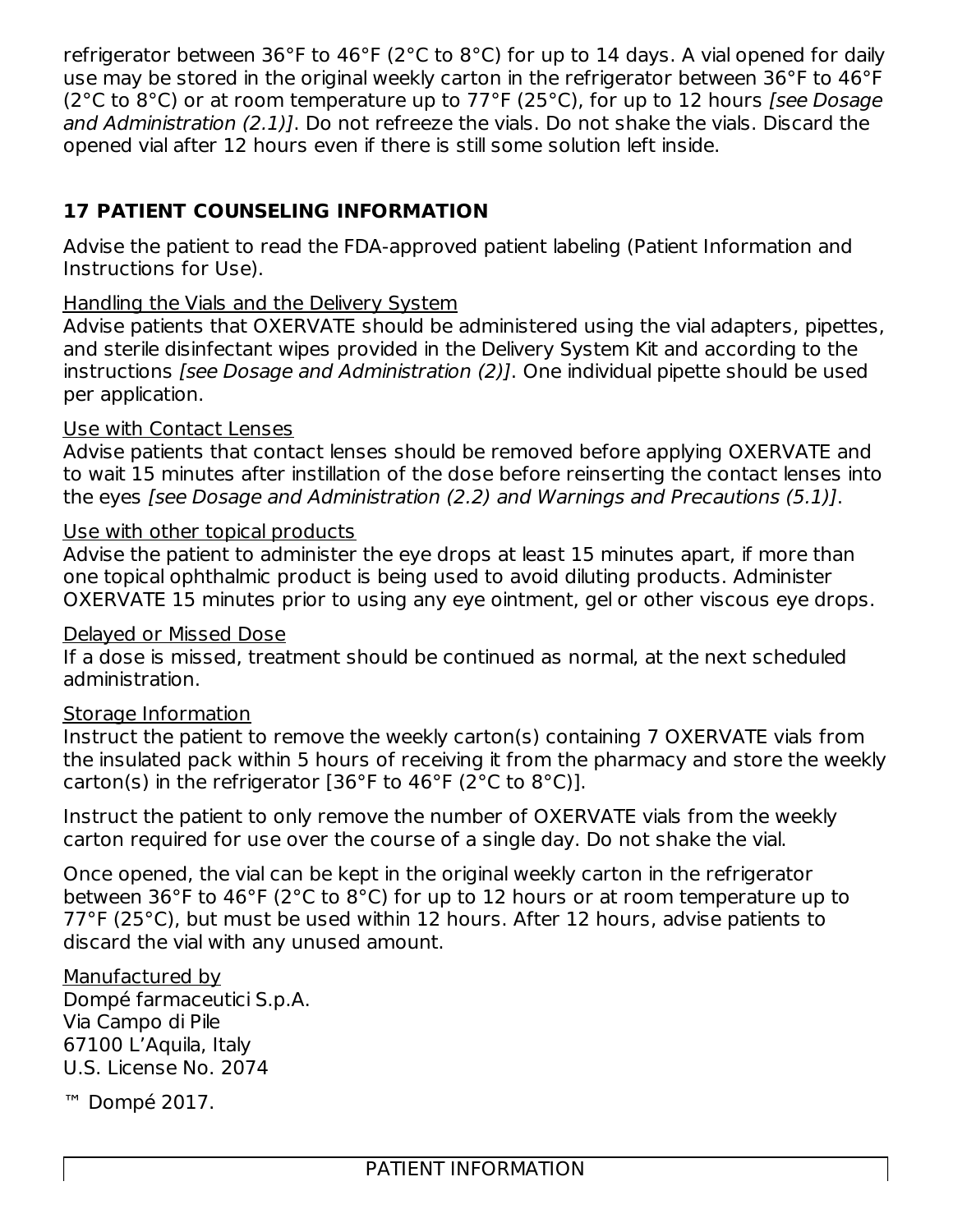# OXERVATE (ox'-er-vayt)

#### (cenegermin-bkbj)

#### ophthalmic solution,

#### for topical ophthalmic use

#### **What is OXERVATE?**

OXERVATE is a prescription eye drop solution used to treat a condition called neurotrophic keratitis.

OXERVATE is safe and effective in children two years of age and older.

#### **Before you use OXERVATE, tell your doctor about all of your medical conditions, including if you:**

- have an infection in your eye. If you get an eye infection **while** using OXERVATE, talk your doctor right away.
- are using any other eye drops.
- wear contact lenses.
- are pregnant or plan to become pregnant. It is not known if OXERVATE will harm your unborn baby.
- are breastfeeding or plan to breastfeed. It is not known if OXERVATE passes into your breast milk. Talk to your doctor about the best way to feed your baby if you use OXERVATE.

**Tell your doctor about all the medicines you take**, including prescription and over-the counter medicines, vitamins, and herbal supplements.

#### **How should I use OXERVATE?**

- See the complete Instructions for Use at the end of this Patient Information leaflet for detailed instructions about the right way to use OXERVATE.
- Use OXERVATE exactly as your doctor tells you.
- Use 1 drop of OXERVATE in the affected eye or both eyes if needed, 6 times each day, about 2 hours apart starting in the morning. Continue your treatment for 8 weeks.
- If you use any other eye drops, wait **at least 15 minutes before or after** using OXERVATE. This will help to avoid one eye drop diluting the other eye drop.
- If you also use an eye ointment or gel or an eye drop that is thick, use OXERVATE **first**, and then wait **at least 15 minutes before** using the other eye ointment, gel, or drops.
- If you wear contact lenses in your affected eye or both eyes remove them before using OXERVATE and **wait 15 minutes after** using OXERVATE before reinserting them.
- If you miss a dose of OXERVATE, take your next dose at your scheduled time. **Do not** take an extra dose to make up for a missed dose.
- **Do not** use other eye medicines without talking to your doctor.
- Talk to your doctor first before you stop using OXERVATE.
- If you have any questions about how to use OXERVATE, ask your doctor or pharmacist.

# **What should I avoid while using OXERVATE?**

Your vision may be blurred for a short time after using OXERVATE. If this happens, **wait until your vision clears before you drive or use machines**.

## **What are the possible side effects of OXERVATE?**

The most common side effect of OXERVATE is eye pain, enlarged blood vessels in the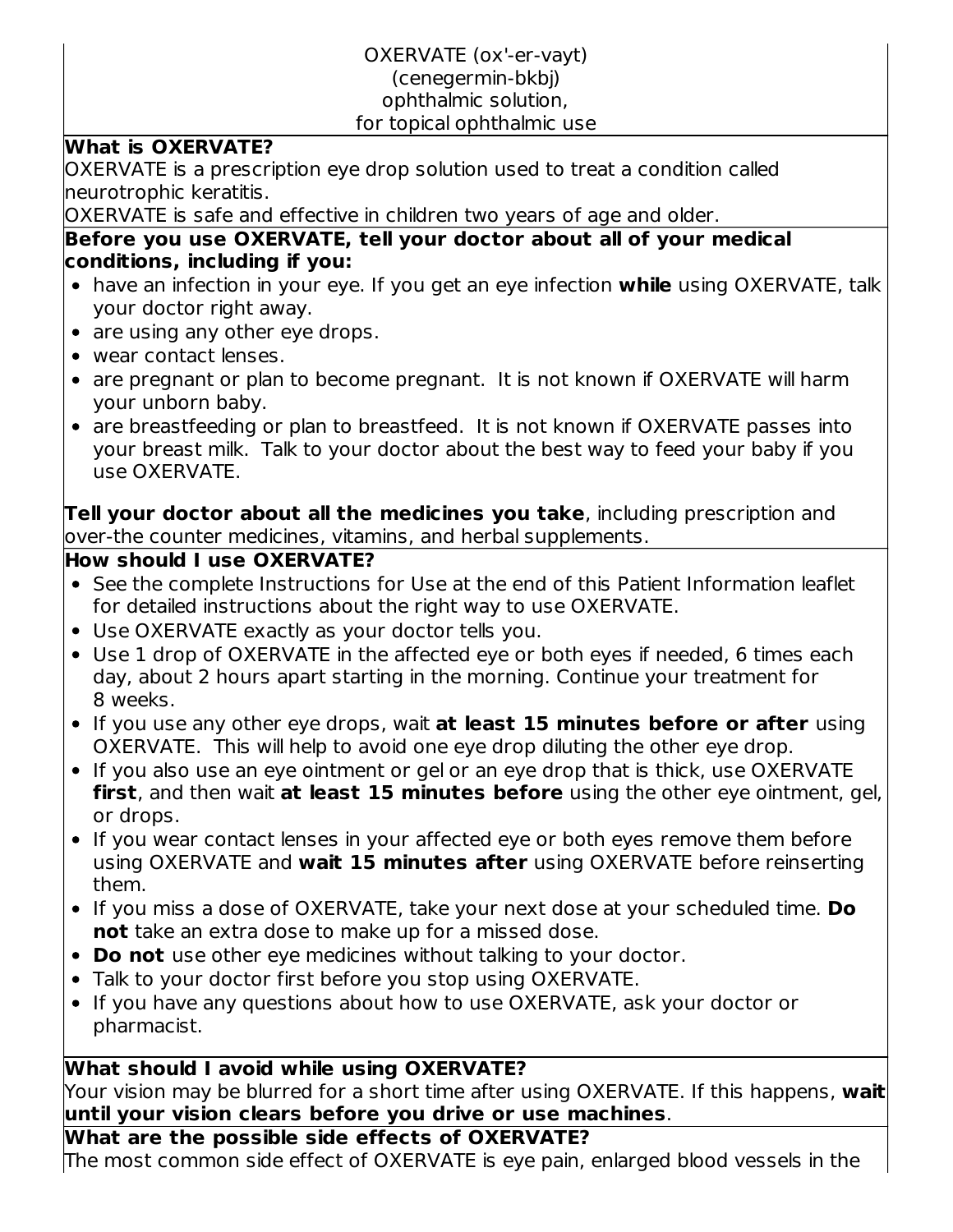white of the eyes (ocular hyperemia), swelling (inflammation) of the eye, and increase of tears (increased lacrimation).

Tell your doctor if you have any side effects that bother you. These are not all the possible side effects of OXERVATE. Call your doctor for medical advice about side effects. You may report side effects to FDA at 1-800-FDA-1088.

**General information about the safe and effective use of OXERVATE.**

Medicines are sometimes prescribed for purposes other than those listed in a Patient Information leaflet. Do not use OXERVATE for a condition for which it was not prescribed. Do not give OXERVATE to other people, even if they have the same symptoms you have. It may harm them.

You can ask your pharmacist or doctor for information about OXERVATE that is written for health professional.

**What are the ingredients in OXERVATE? Active ingredient:** cenegermin-bkbj

**Inactive ingredients:** disodium hydrogen phosphate anhydrous, hydroxypropylmethyl cellulose, L‑methionine, mannitol, polyethylene glycol 6000, sodium dihydrogen phosphate dihydrate, trehalose dihydrate, Water for Injection, USP, and hydrochloric acid and/or sodium hydroxide to adjust pH.

# **Manufactured by:**

Dompé farmaceutici S.p.A. Via Campo di Pile 67100 L'Aquila, Italy U.S. License No. 2074

**Manufactured for:** Dompé U.S. Inc.

One Marina Park Drive - Ste. 1410, Boston, MA 02210

For more information, go to www.oxervate.com or call 1-833-366-7387.

This Patient Information has been approved by the U.S. Food and Drug Administration Revised or Issued: October 2019

## **Instructions for Use**

#### OXERVATE<sup>TM</sup> (ox'-er-vayt) **(cenegermin-bkbj) ophthalmic solution, for topical ophthalmic use**

Read this Instructions for Use before you start using  $O X E R V A T E^{TM}$  and each time you get a refill. There may be new information. This leaflet does not take the place of talking to your doctor about your medical condition, or your treatment. Only you and your doctor can decide if OXERVATE is right for you. Share the important information in this leaflet with members of your household.

# **Important:**

- OXERVATE is for use in the eye.
- **Do not** shake the OXERVATE vial.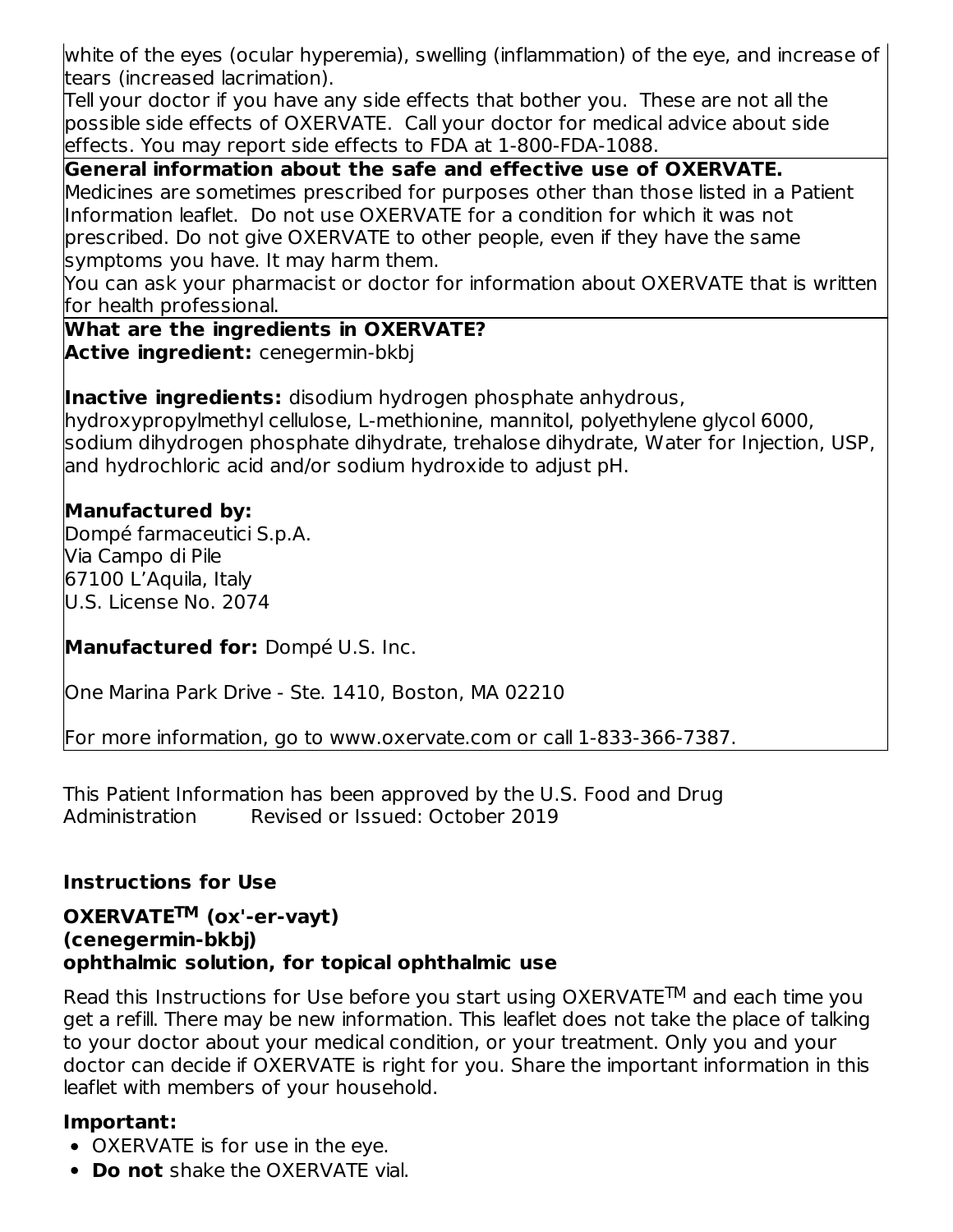Use OXERVATE with the vial adapters, sterile disinfectant wipes, and pipettes that come with your Delivery System Kit.

OXERVATE is supplied in an insulated pack, in weekly cartons containing 7 multiple-dose vials. OXERVATE is supplied with an accompanying Delivery System Kit. The Delivery System Kit will have medical devices for withdrawing and using OXERVATE.

You will receive both the OXERVATE weekly carton(s) and the Delivery System Kit from the pharmacy.

The OXERVATE carton contains:

7 multiple-dose vials of OXERVATE (1 vial per day of the week)

The Delivery System Kit contains the following:

- 7 vial adapters
- 42 pipettes
- 42 sterile disinfectant wipes and
- Dose Recording Card (1)
- Extra adapter (1) pipettes (3) and wipes (3) are included as spares.

## **How should I store OXERVATE?**

- Remove the weekly carton(s) of OXERVATE from the insulated pack and store it for up to 14 days in a refrigerator in the original carton as soon as you can.
- Store the weekly carton(s) at 36°F to 46°F (2°C to 8°C) **no later than 5 hours** from when you receive the medicine from your pharmacy. **Do not** freeze.
- OXERVATE is stored in a freezer at the pharmacy. If you start treatment right away after receiving the weekly carton, you will have to wait until the first vial is thawed. Thaw the vial at room temperature up to 77°F (25°C). Thawing the vial could take up to 30 minutes when kept at room temperature.
- **Keep all medicines out of the reach of children.**

# **Follow Steps 1 to 19 each day you use OXERVATE.**

## **Gather your supplies:**

- Remove 1 vial of OXERVATE from the refrigerator in the morning (always at the same time each morning) to use during the day. If OXERVATE is to be used in both eyes, remove 2 vials from the refrigerator.
- 1 vial adapter
- 1 pipette (if both eyes 2 pipettes)
- 1 sterile disinfectant wipe (if both eyes 2 sterile disinfectant wipes)
- Dose Recording Card

**Step 1.** Wash your hands.

**Step 2.** If you wear contact lenses, take them out before using OXERVATE.

**Step 3.** Remove the plastic flip-off cap from the vial.

**Step 4.** Peel-off the back of the vial adapter blister pack.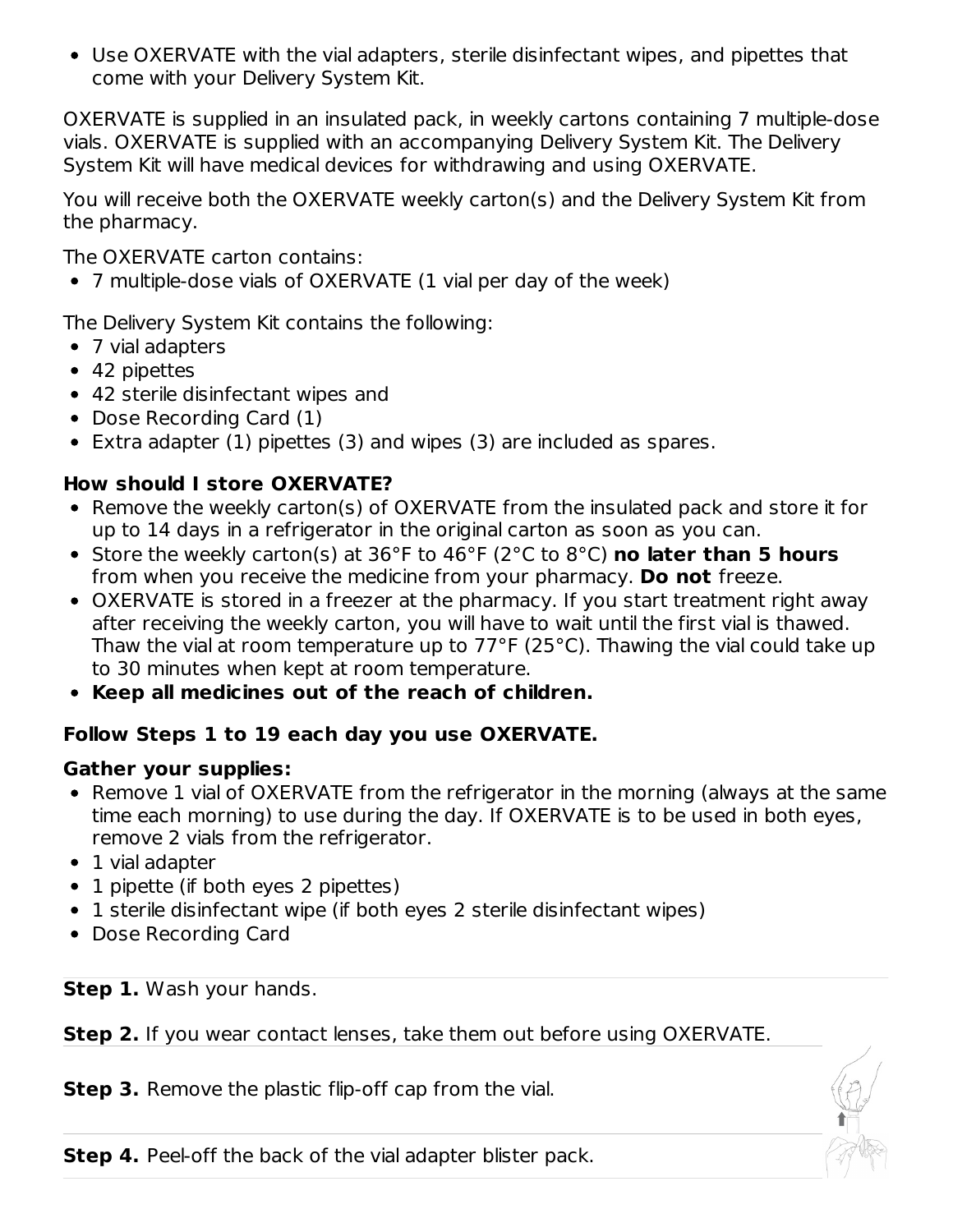**Step 5.** Without removing the vial adapter from its blister pack, connect it to the vial by firmly pushing it down until it snaps into place over the neck of the vial. The spike of the vial adapter should pierce through the vial's rubber stopper. After the vial adapter has been connected correctly, do not remove it from the vial.

**Note: After the vial adapter is connected** to the vial, OXERVATE can be stored in the refrigerator between 36°F to 46°F (2°C to 8°C) for **up to 12 hours.**

If needed, the OXERVATE with the connected vial adapter may be stored at room temperature up to 77°F (25°C).

**Step 6.** Remove and throw away the packaging of the vial adapter.

The multiple-dose vial of OXERVATE is now ready for use (1 drop in the affected eye every 2 hours 6 times a day).

To withdraw and give each dose of OXERVATE, follow Steps 7 to 19:

**Step 7.** Take a single sterile disinfectant wipe and gently clean the surface of the valve on the connector part of the vial adapter.

After cleaning, wait for about 1 minute to allow the valve to dry.

**Step 8.** Remove a pipette from its protective packaging.

**Step 9.** Screw the pipette (clockwise) into the connector part of the vial adapter.

**Step 10.** Make sure that the pipette plunger is pushed all the way down.

**Step 11.** Turn the vial upside-down with the pipette still connected. Gently pull the plunger until it stops, to draw the eye drop solution into the pipette. Make sure the plunger has reached the stop point.

**Step 12.** Check the pipette to make sure it contains the eye drop solution. Air bubbles may cause blockage and prevent the pipette from filling properly (especially the first time you withdraw the eye drop solution). If the pipette is empty, keep the vial with the connected pipette upside-down, push the plunger all the way in and pull it out again.

**Step 13.** After the pipette has been correctly filled, unscrew the pipette from the connector part of the vial adapter (counter-clockwise). Pull the pipette straight up to remove it.

## **Step 14.**

- Sit or lie down to steady yourself when you instill OXERVATE.
- Holding the pipette, pointing down, between your middle finger and thumb, tilt your head back and position the pipette above your affected eye.
- With your other hand, pull down your lower eyelid, increasing the space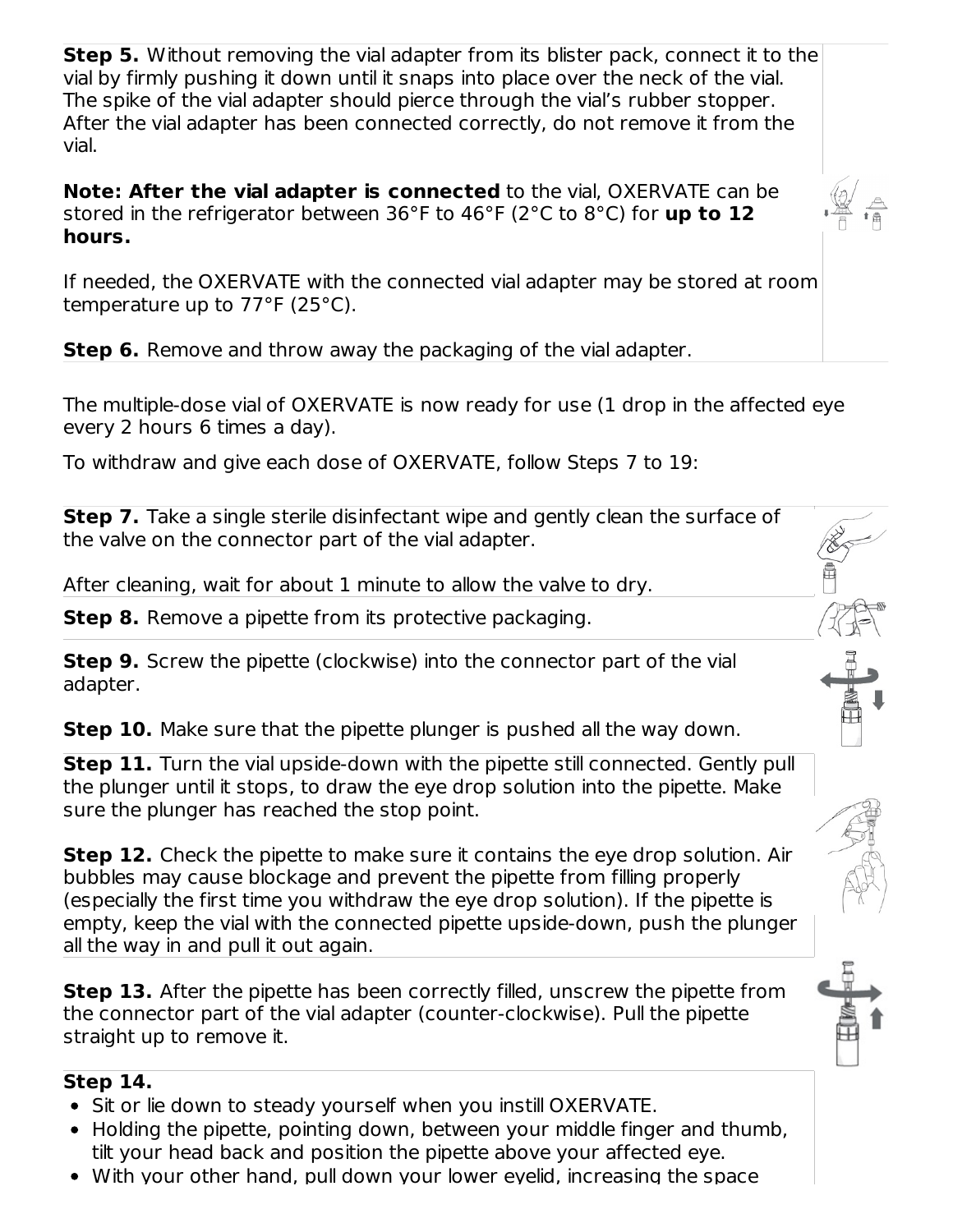With your other hand, pull down your lower eyelid, increasing the space between the inner eyelid and the eyeball (the conjunctival fornix).

- Gently push the plunger down until at least a drop is released into the conjunctival fornix.
- Make sure you do not touch your eye with the tip of the pipette.
- With your head still tilted back, blink a few times so that the medicine covers the surface of your eye.

**Step 15.** Throw away the used pipette right away after use, even if there is still some eye drop solution left in it.

Only use 1 pipette for each eye and each dose.

If you miss your eye and there is no longer any eye drop solution in the pipette, try again, using a new pipette and wipe (See Steps 7 to 14).

**Step 16.** After each use throughout the day, place the vial back in the refrigerator or keep it below 77°F (25°C) for the rest of the day, with the vial adapter still connected.

 $\begin{bmatrix} \begin{matrix} 1 & 25^{\circ} \text{C} & 77^{\circ} \text{F} \\ 1 & 2^{\circ} \text{C} & 36^{\circ} \text{F} \end{matrix} \end{bmatrix}$ 

 $12<sub>h</sub>$ 

Ê

**Step 17.** Repeat from Step 7 to Step 16 every 2 hours 6 times a day, using a new sterile disinfectant wipe and a new pipette each time.

If you use drops in both eyes, repeat the above instructions for your other eye using a new pipette. You will need to use 2 vials each day.

Store the vial at or below 77ºF (25ºC) throughout the day. You can also store the vial in the refrigerator but do not freeze the vial.

**Step 18.** Throw away the used vial at the end of each day even if there is still some eye drop solution left in it. Throw away the vial no later than 12 hours from the time you connected the vial adapter to it even if there is eye solution still left in the vial.

**Step 19.** Track each time you instill an eye drop of OXERVATE on the weekly Dose Recording Card provided with the delivery system.

This will allow you to track your 6 doses each treatment day, the date of the first use of the weekly supply and the time of the vial opening which is when you connect the vial adapter to the vial during the week.

To make sure accurate dosing every 2 hours, you may want to set an alarm as a reminder for dosing.

## **Manufactured by:**

Dompé farmaceutici S.p.A. Via Campo di Pile 67100 L'Aquila, Italy U.S. License No. 2074

**Manufactured for:** Dompé U.S. Inc. One Marina Park Drive - Ste. 1410, Boston, MA 02210

™ Dompé 2017.

#### **This Instructions for Use has been approved by the U.S Food and Drug**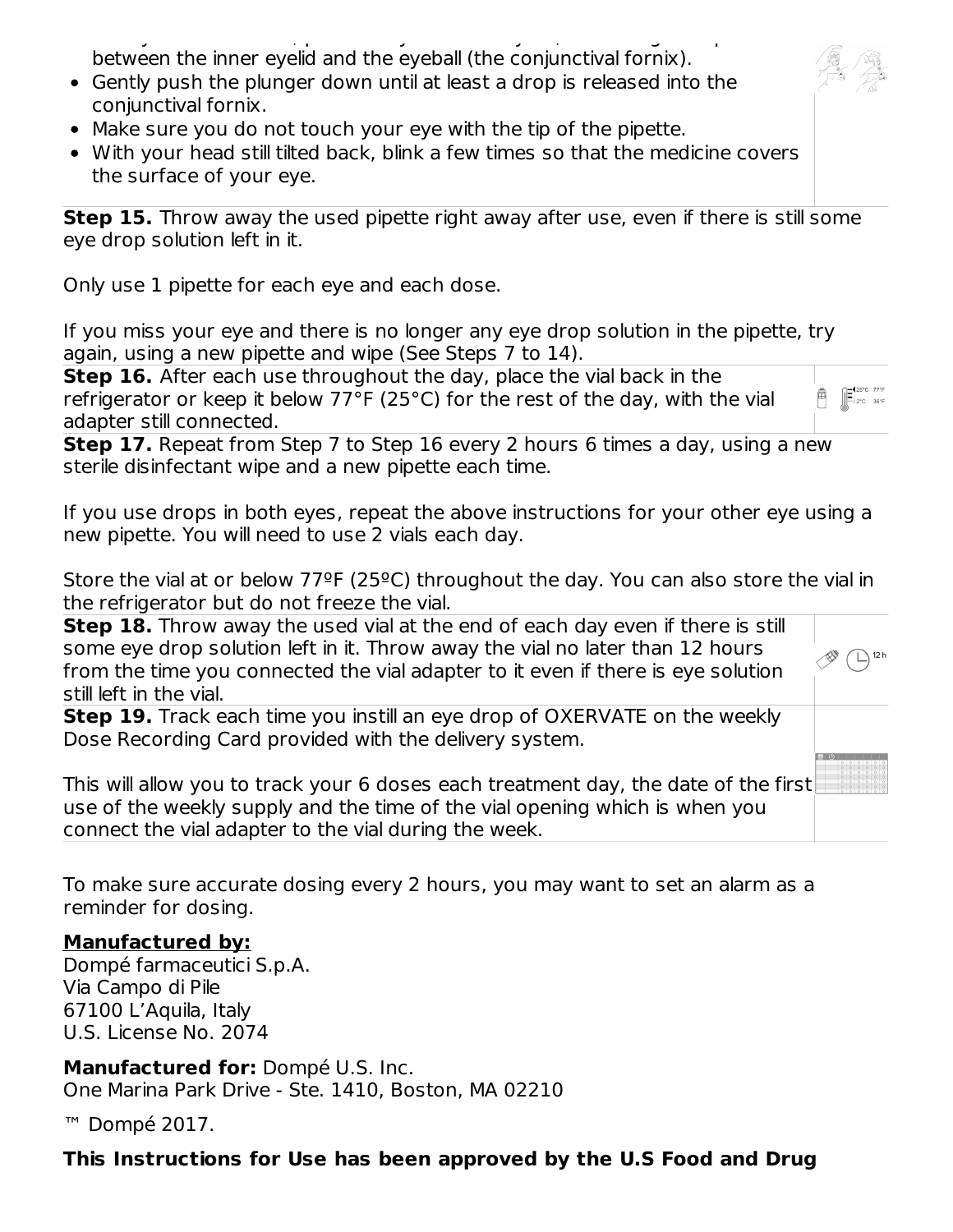## **Administration**

**Issued:** October 2019.

### **PRINCIPAL DISPLAY PANEL - Carton**

NDC 71981-020-07

Oxervate $^{TM}$  0.002% (20 mcg/mL) (cenegermin-bkbj) ophthalmic solution

7 X 1 mL multiple-dose vial

#### **Sterile**

For topical application in the eye

#### **Rx only**

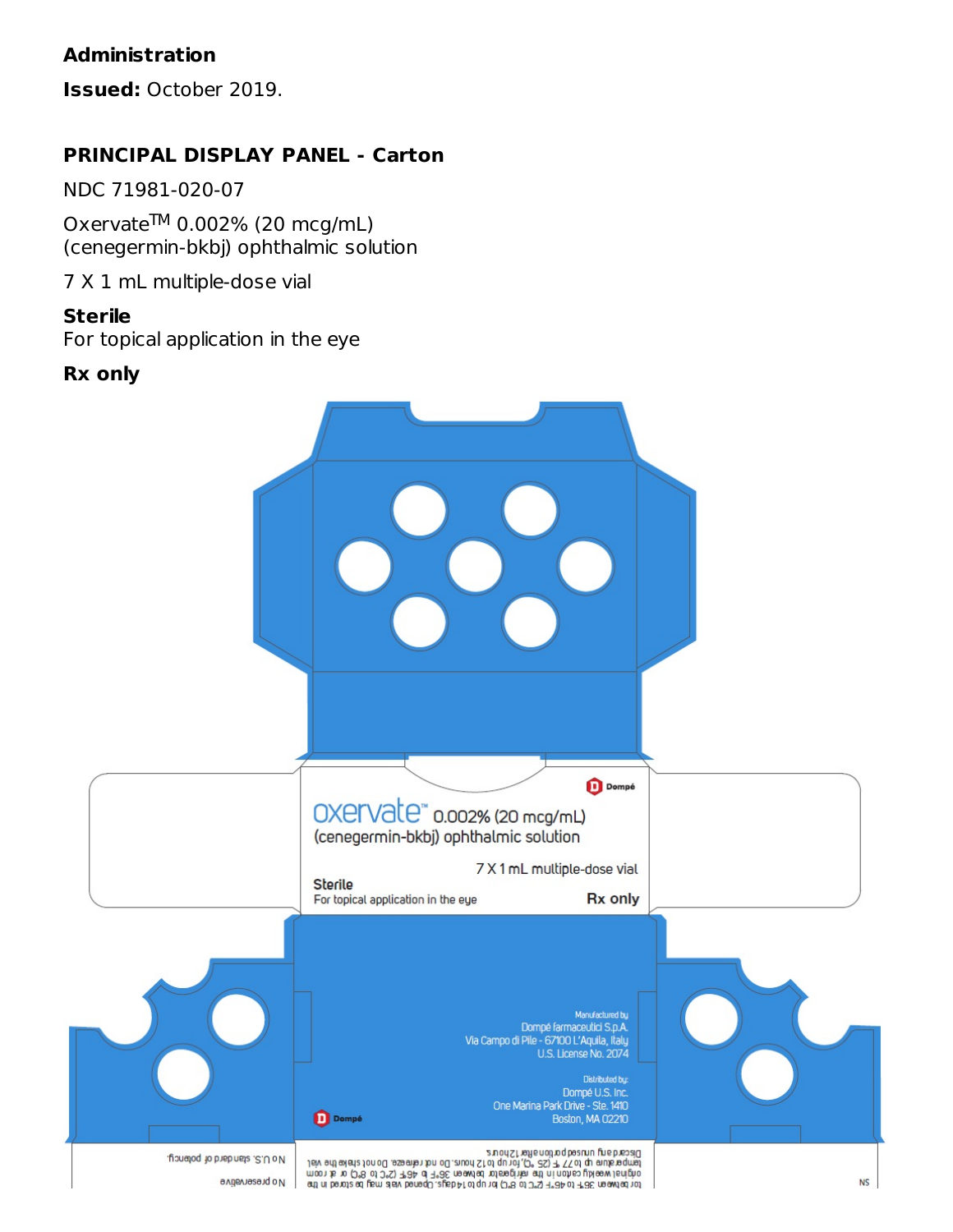| Denet dosage: See prescribing information<br>Keep out of readh of children<br>De livery System Klt.<br>and stedle alcohol wpes provided in the<br>ATTENTION: Use the vial adapters, pipettes, | PATENT: Within 5 hours of leaving the pharmecy, store the weekly carbinin the reingers-<br>ent ean aqaid .(2°0≤-) 7°1≻ woled 10 ts tespent ent ni not es ulble ewent end 3. YOAM 9AH 9<br>for hiperative of the hydrochlorie acid and/or suburbut oxide to adjust pH.<br>edium dhigongama grapha danga (gan SSI) alang dangang nagang (47.03 mg), Water<br>mg), L-methionie (O.O1 mg), mannitol (1222 mg), polylehio glugi solo (100 mg),<br>Eastling by Marian professor and the server of the context who server is a server of 10.<br>The said of the main professor and the server of the server of the server of the context. | weekly carton in the insulated paking the Delivery System Kit.<br>20000 | dX<br>107<br><b>NILD</b><br>TITINI |
|-----------------------------------------------------------------------------------------------------------------------------------------------------------------------------------------------|------------------------------------------------------------------------------------------------------------------------------------------------------------------------------------------------------------------------------------------------------------------------------------------------------------------------------------------------------------------------------------------------------------------------------------------------------------------------------------------------------------------------------------------------------------------------------------------------------------------------------------|-------------------------------------------------------------------------|------------------------------------|
|                                                                                                                                                                                               | NDC 71981-020-07<br>OXELVate <sup>®</sup> 0.002% (20 mcg/mL)<br>(cenegermin-bkbj) ophthalmic solution<br><b>Sterile</b><br>For topical application in the eye                                                                                                                                                                                                                                                                                                                                                                                                                                                                      | 7 X 1 mL multiple-dose vial<br><b>Rx only</b>                           | 23000667<br>DMP001                 |
|                                                                                                                                                                                               |                                                                                                                                                                                                                                                                                                                                                                                                                                                                                                                                                                                                                                    |                                                                         |                                    |

## **PRINCIPAL DISPLAY PANEL- Delivery System Kit**

NDC 71981-001-01

Delivery system kit for use with Oxervate™

(cenegermin-bkbj ophthalmic solution) 0.002% (20 mcg/mL)

For use with Oxervate $TM$  Ophthalmic Solution

A weekly carton containing Oxervate $^{\textsf{TM}}$  must be included in the appropriate space in this kit box before being supplied to the patient.

#### **Rx only**

#### **Dompé**

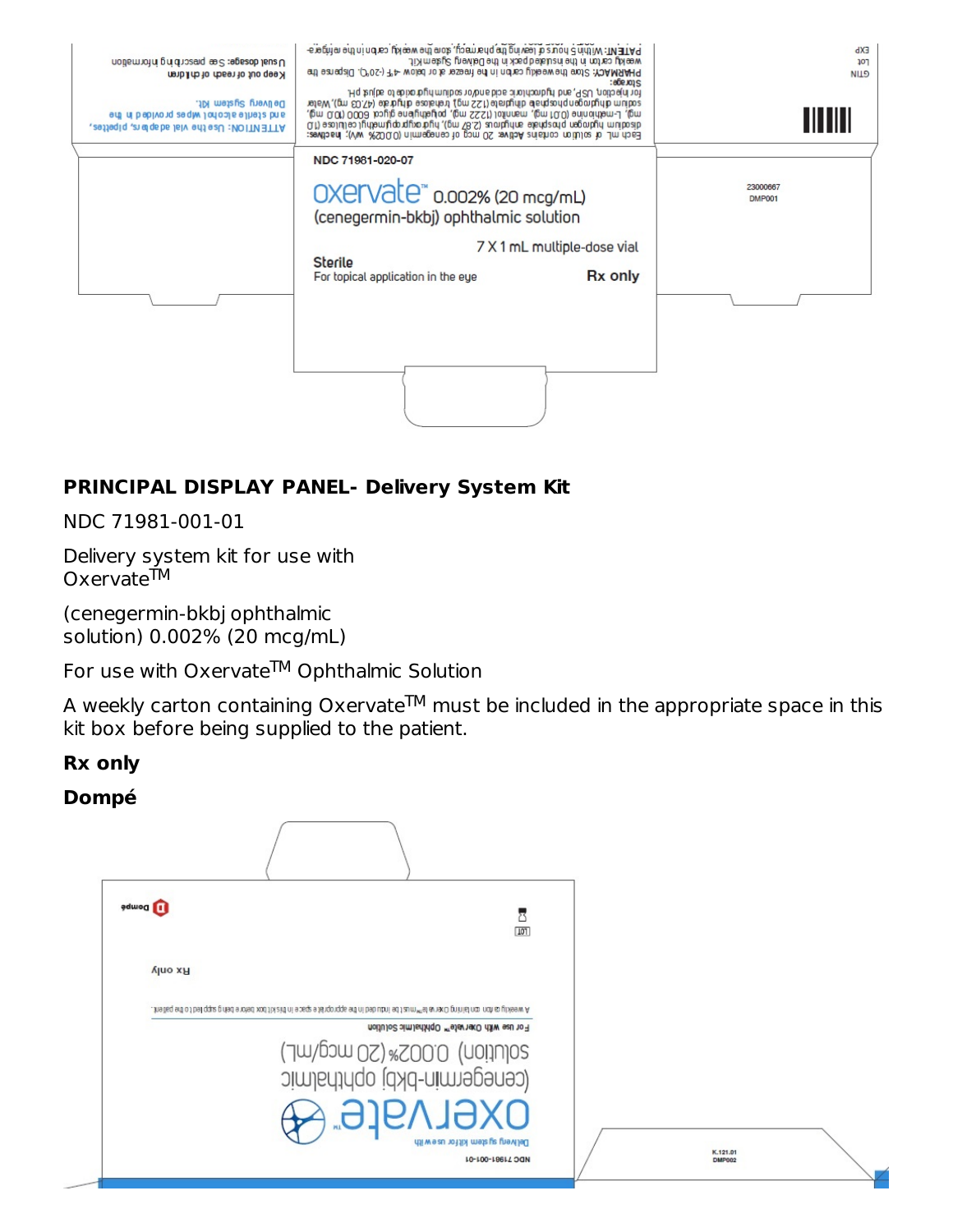

| <b>OXERVATE</b><br>cenegermin-bkbj kit |                            |                                |            |                             |  |                           |  |  |
|----------------------------------------|----------------------------|--------------------------------|------------|-----------------------------|--|---------------------------|--|--|
|                                        | <b>Product Information</b> |                                |            |                             |  |                           |  |  |
|                                        | <b>Product Type</b>        | <b>HUMAN PRESCRIPTION DRUG</b> |            | <b>Item Code (Source)</b>   |  | NDC:71981-001             |  |  |
|                                        |                            |                                |            |                             |  |                           |  |  |
|                                        | <b>Packaging</b>           |                                |            |                             |  |                           |  |  |
| #                                      | <b>Item Code</b>           | <b>Package Description</b>     |            | <b>Marketing Start Date</b> |  | <b>Marketing End Date</b> |  |  |
|                                        | 1   NDC:71981-001-01       | $1$ in $1$ KIT                 | 11/26/2018 |                             |  |                           |  |  |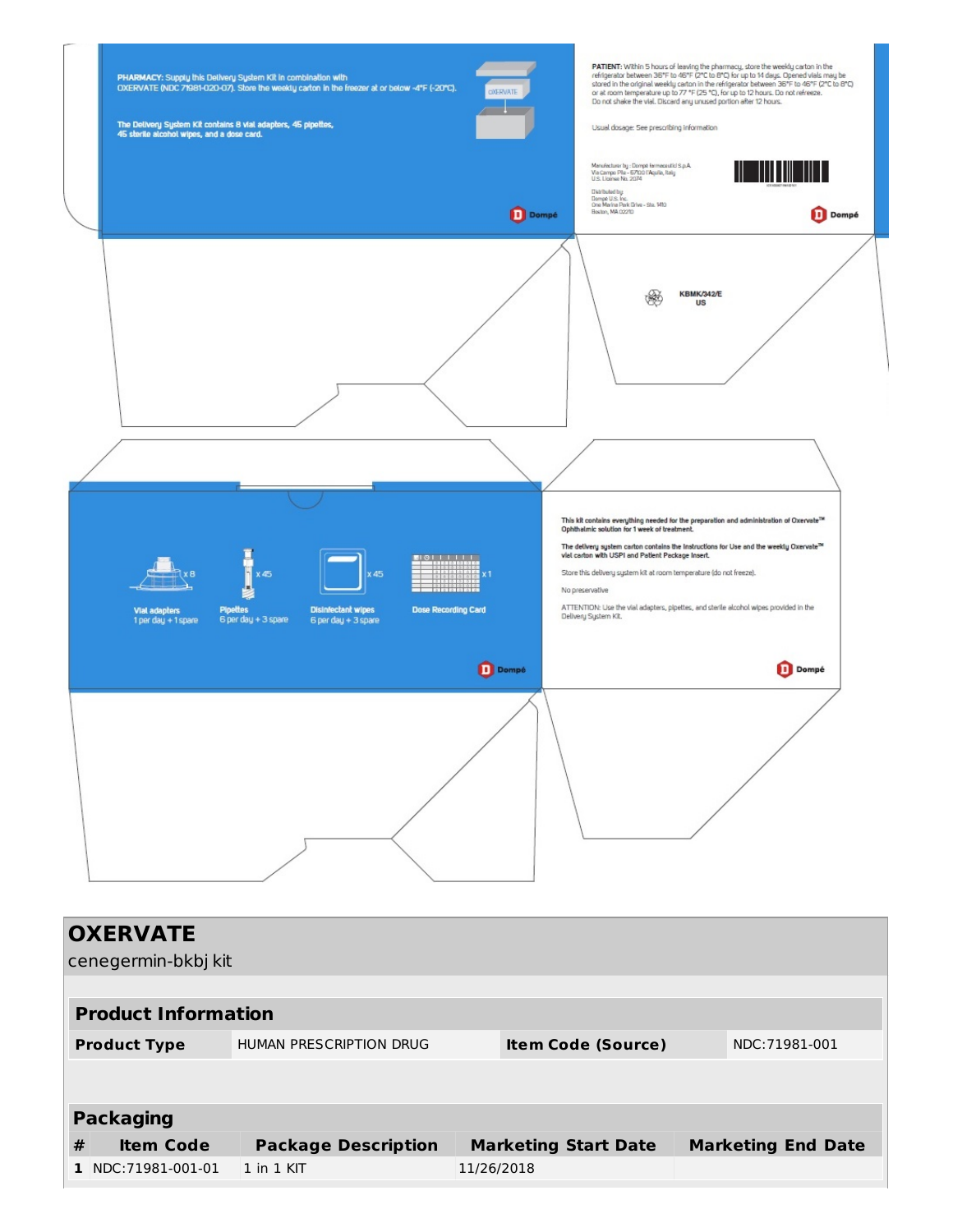|   |                              | <b>Quantity of Parts</b>                                                            |                                                              |      |                               |  |                      |  |
|---|------------------------------|-------------------------------------------------------------------------------------|--------------------------------------------------------------|------|-------------------------------|--|----------------------|--|
|   | Part #                       | <b>Package Quantity</b>                                                             |                                                              |      | <b>Total Product Quantity</b> |  |                      |  |
|   |                              | Part 1   1 VIAL, MULTI-DOSE                                                         |                                                              | 1 mL |                               |  |                      |  |
|   |                              |                                                                                     |                                                              |      |                               |  |                      |  |
|   |                              |                                                                                     |                                                              |      |                               |  |                      |  |
|   | Part 1 of 1                  |                                                                                     |                                                              |      |                               |  |                      |  |
|   | <b>OXERVATE</b>              |                                                                                     |                                                              |      |                               |  |                      |  |
|   |                              | cenegermin-bkbj solution/drops                                                      |                                                              |      |                               |  |                      |  |
|   |                              |                                                                                     |                                                              |      |                               |  |                      |  |
|   |                              |                                                                                     |                                                              |      |                               |  |                      |  |
|   |                              | <b>Product Information</b>                                                          |                                                              |      |                               |  |                      |  |
|   |                              | <b>Item Code (Source)</b>                                                           | NDC:71981-020                                                |      |                               |  |                      |  |
|   |                              |                                                                                     |                                                              |      |                               |  |                      |  |
|   |                              | <b>Route of Administration</b>                                                      | <b>OPHTHALMIC</b>                                            |      |                               |  |                      |  |
|   |                              |                                                                                     |                                                              |      |                               |  |                      |  |
|   |                              | <b>Active Ingredient/Active Moiety</b>                                              |                                                              |      |                               |  |                      |  |
|   |                              |                                                                                     | <b>Ingredient Name</b>                                       |      | <b>Basis of Strength</b>      |  | <b>Strength</b>      |  |
|   |                              |                                                                                     | CENEGERMIN (UNII: B6E7K36KT8) (CENEGERMIN - UNII:B6E7K36KT8) |      | <b>CENEGERMIN</b>             |  | 20 ug in 1 mL        |  |
|   |                              |                                                                                     |                                                              |      |                               |  |                      |  |
|   |                              |                                                                                     |                                                              |      |                               |  |                      |  |
|   |                              | <b>Inactive Ingredients</b>                                                         |                                                              |      |                               |  |                      |  |
|   |                              |                                                                                     | <b>Ingredient Name</b>                                       |      |                               |  | <b>Strength</b>      |  |
|   |                              | TREHALOSE DIHYDRATE (UNII: 7YIN7J07X4)                                              |                                                              |      |                               |  | 47.03 mg in 1 mL     |  |
|   |                              | <b>MANNITOL (UNII: 30WL53L36A)</b>                                                  |                                                              |      |                               |  | 12.22 mg in 1 mL     |  |
|   |                              |                                                                                     | SODIUM PHOSPHATE, MONOBASIC, ANHYDROUS (UNII: KH7I04HPUU)    |      |                               |  | 2.87 mg in 1 mL      |  |
|   |                              |                                                                                     | SODIUM PHOSPHATE, MONOBASIC, DIHYDRATE (UNII: 5QWK665956)    |      |                               |  | 1.22 mg in 1 mL      |  |
|   |                              | HYPROMELLOSE, UNSPECIFIED (UNII: 3NXW29V3WO)                                        |                                                              |      |                               |  | $1.0$ mg in $1$ mL   |  |
|   |                              | POLYETHYLENE GLYCOL 6000 (UNII: 30IQX730WE)                                         |                                                              |      |                               |  | 10.0 mg in 1 mL      |  |
|   |                              | <b>METHIONINE</b> (UNII: AE28F7PNPL)<br><b>HYDROCHLORIC ACID (UNII: QTT17582CB)</b> |                                                              |      |                               |  | $0.01$ mg in $1$ mL  |  |
|   |                              | <b>SODIUM HYDROXIDE (UNII: 55X04QC32I)</b>                                          |                                                              |      |                               |  |                      |  |
|   |                              | NITROGEN (UNII: N762921K75)                                                         |                                                              |      |                               |  |                      |  |
|   |                              | <b>WATER (UNII: 059QF0KO0R)</b>                                                     |                                                              |      |                               |  |                      |  |
|   |                              |                                                                                     |                                                              |      |                               |  |                      |  |
|   |                              |                                                                                     |                                                              |      |                               |  |                      |  |
|   | <b>Packaging</b>             |                                                                                     |                                                              |      |                               |  |                      |  |
| # | <b>Item</b>                  |                                                                                     |                                                              |      | <b>Marketing Start</b>        |  | <b>Marketing End</b> |  |
|   | Code                         |                                                                                     | <b>Package Description</b>                                   |      | <b>Date</b>                   |  | <b>Date</b>          |  |
| 1 |                              | 7 in 1 CARTON                                                                       |                                                              |      |                               |  |                      |  |
| 1 |                              | Co-Package                                                                          | 1 mL in 1 VIAL, MULTI-DOSE; Type 1: Convenience Kit of       |      |                               |  |                      |  |
|   |                              |                                                                                     |                                                              |      |                               |  |                      |  |
|   |                              |                                                                                     |                                                              |      |                               |  |                      |  |
|   |                              |                                                                                     |                                                              |      |                               |  |                      |  |
|   | <b>Marketing Information</b> |                                                                                     |                                                              |      |                               |  |                      |  |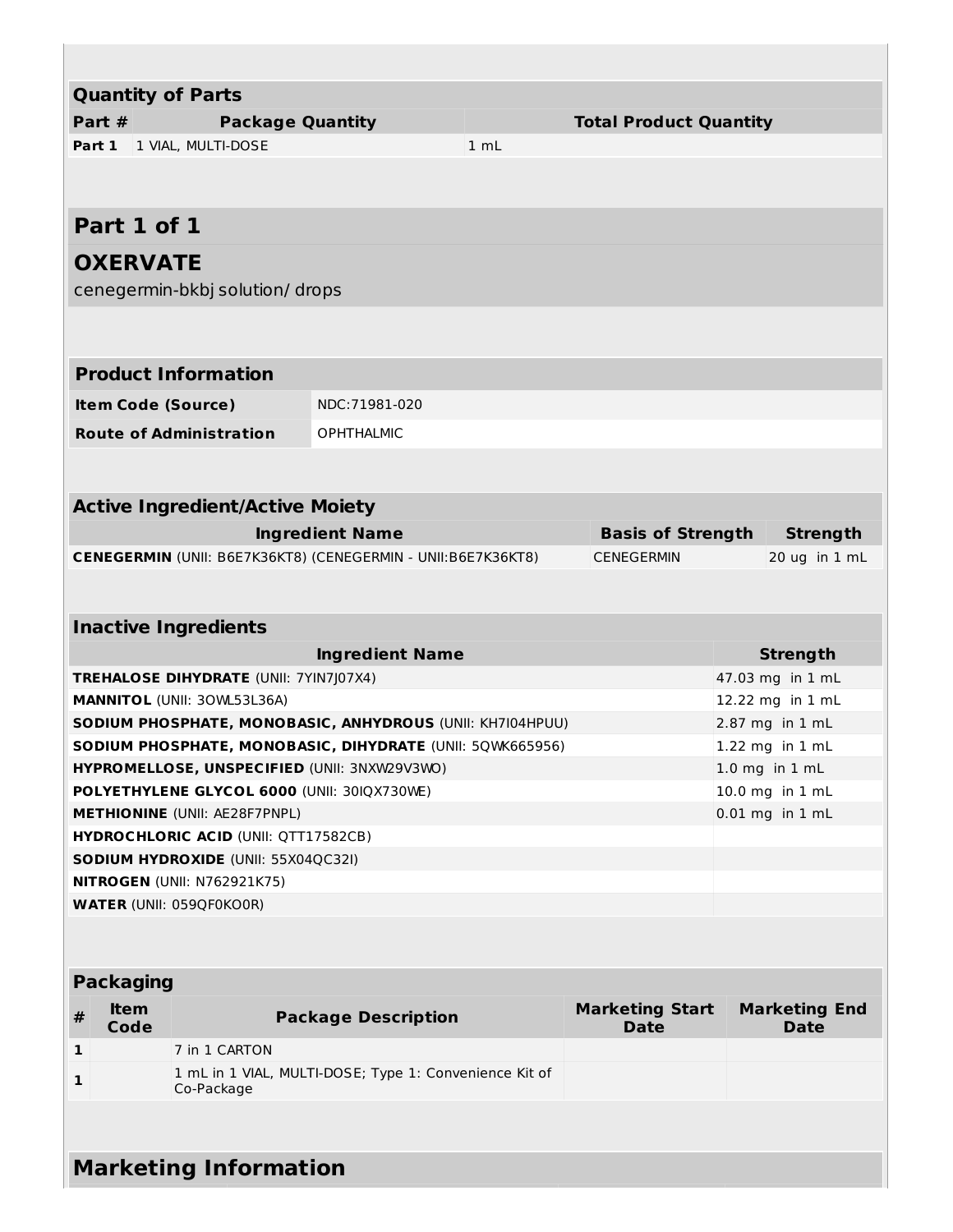| <b>Marketing</b><br>Category | <b>Application Number or Monograph</b><br><b>Citation</b> | <b>Marketing Start</b><br>Date | <b>Marketing End</b><br>Date |  |  |  |
|------------------------------|-----------------------------------------------------------|--------------------------------|------------------------------|--|--|--|
| <b>BLA</b>                   | BLA761094                                                 | 11/26/2018                     |                              |  |  |  |
|                              |                                                           |                                |                              |  |  |  |
| <b>Marketing Information</b> |                                                           |                                |                              |  |  |  |
| <b>Marketing</b><br>Category | <b>Application Number or Monograph</b><br><b>Citation</b> | <b>Marketing Start</b><br>Date | <b>Marketing End</b><br>Date |  |  |  |
| <b>BLA</b>                   | BLA761094                                                 | 11/26/2018                     |                              |  |  |  |
|                              |                                                           |                                |                              |  |  |  |

| <b>OXERVATE</b>                                              |                                |                           |                  |                    |
|--------------------------------------------------------------|--------------------------------|---------------------------|------------------|--------------------|
| cenegermin-bkbj solution/ drops                              |                                |                           |                  |                    |
|                                                              |                                |                           |                  |                    |
| <b>Product Information</b>                                   |                                |                           |                  |                    |
| <b>Product Type</b>                                          | <b>HUMAN PRESCRIPTION DRUG</b> | <b>Item Code (Source)</b> |                  | NDC:71981-020      |
| <b>Route of Administration</b>                               | <b>OPHTHALMIC</b>              |                           |                  |                    |
|                                                              |                                |                           |                  |                    |
|                                                              |                                |                           |                  |                    |
| <b>Active Ingredient/Active Moiety</b>                       |                                |                           |                  |                    |
|                                                              | <b>Ingredient Name</b>         | <b>Basis of Strength</b>  |                  | <b>Strength</b>    |
| CENEGERMIN (UNII: B6E7K36KT8) (CENEGERMIN - UNII:B6E7K36KT8) |                                | <b>CENEGERMIN</b>         |                  | 20 ug in 1 mL      |
|                                                              |                                |                           |                  |                    |
|                                                              |                                |                           |                  |                    |
| <b>Inactive Ingredients</b>                                  |                                |                           |                  |                    |
|                                                              | <b>Ingredient Name</b>         |                           |                  | <b>Strength</b>    |
| TREHALOSE DIHYDRATE (UNII: 7YIN7J07X4)                       |                                |                           |                  | 47.03 mg in 1 mL   |
| <b>MANNITOL (UNII: 30WL53L36A)</b>                           |                                |                           | 12.22 mg in 1 mL |                    |
| SODIUM PHOSPHATE, MONOBASIC, ANHYDROUS (UNII: KH7I04HPUU)    |                                |                           | 2.87 mg in 1 mL  |                    |
| SODIUM PHOSPHATE, MONOBASIC, DIHYDRATE (UNII: 5QWK665956)    |                                |                           |                  | 1.22 mg in 1 mL    |
| HYPROMELLOSE, UNSPECIFIED (UNII: 3NXW29V3WO)                 |                                |                           |                  | $1.0$ mg in $1$ mL |
| POLYETHYLENE GLYCOL 6000 (UNII: 30IQX730WE)                  |                                |                           |                  | 10.0 mg in 1 mL    |
| <b>METHIONINE</b> (UNII: AE28F7PNPL)                         |                                |                           |                  | 0.01 mg in 1 mL    |
| <b>HYDROCHLORIC ACID (UNII: QTT17582CB)</b>                  |                                |                           |                  |                    |
| <b>SODIUM HYDROXIDE (UNII: 55X04QC32I)</b>                   |                                |                           |                  |                    |
| NITROGEN (UNII: N762921K75)                                  |                                |                           |                  |                    |
| <b>WATER (UNII: 059QF0KO0R)</b>                              |                                |                           |                  |                    |
|                                                              |                                |                           |                  |                    |

| <b>Packaging</b>     |                                                                      |                                       |                                     |  |  |  |  |
|----------------------|----------------------------------------------------------------------|---------------------------------------|-------------------------------------|--|--|--|--|
| <b>Item Code</b>     | <b>Package Description</b>                                           | <b>Marketing Start</b><br><b>Date</b> | <b>Marketing End</b><br><b>Date</b> |  |  |  |  |
| NDC:71981-<br>020-07 | 7 in 1 CARTON                                                        | 11/26/2018                            |                                     |  |  |  |  |
|                      | 1 mL in 1 VIAL, MULTI-DOSE; Type 1: Convenience Kit<br>of Co-Package |                                       |                                     |  |  |  |  |
|                      |                                                                      |                                       |                                     |  |  |  |  |